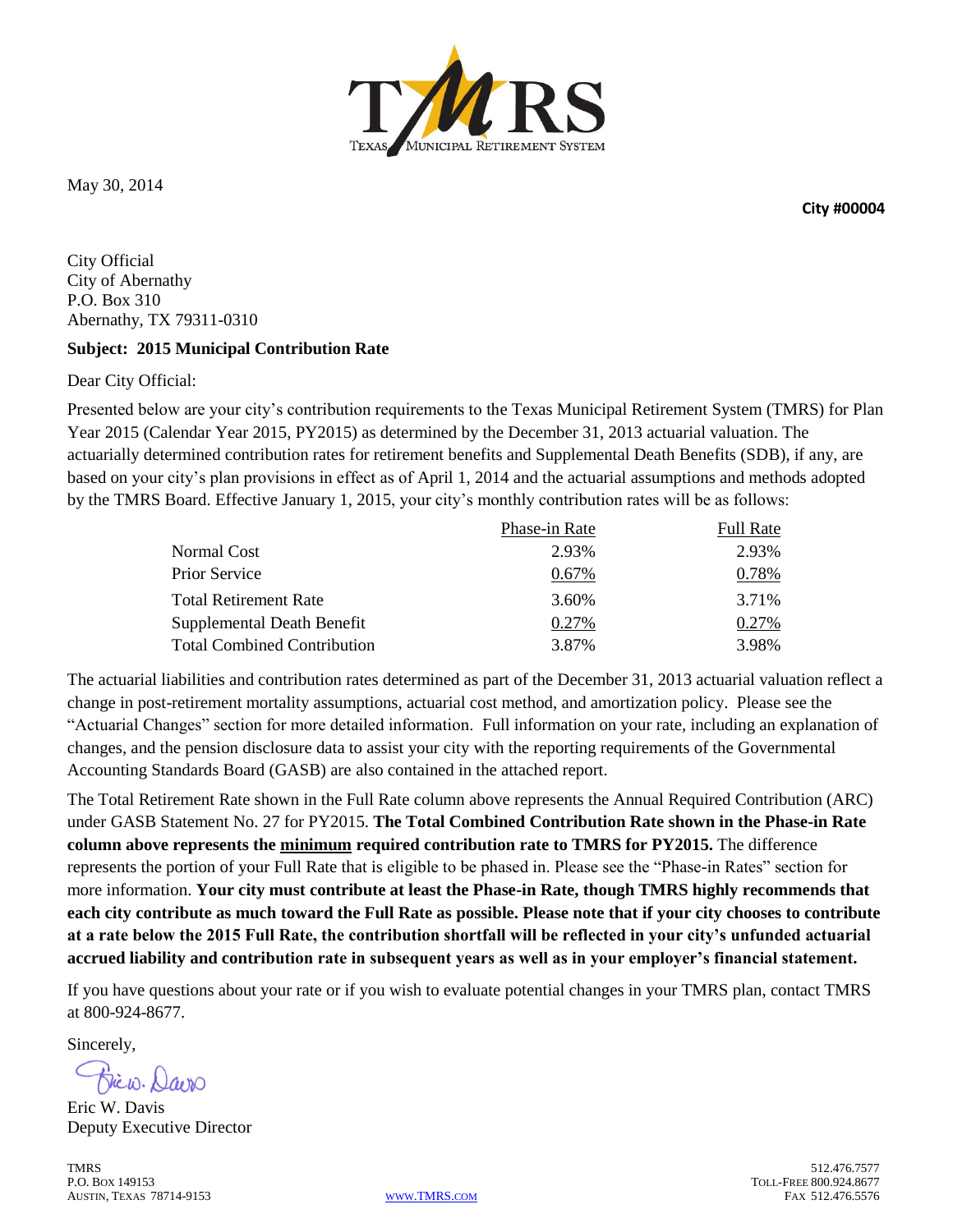# **Table of Contents**

| <b>Actuarial</b>          | A summary of actuarial changes adopted by the Board effective with the               |
|---------------------------|--------------------------------------------------------------------------------------|
| <b>Changes</b>            | December 31, 2013 actuarial valuation.                                               |
|                           |                                                                                      |
|                           |                                                                                      |
| <b>Executive</b>          | A comparison of the highlights of the December 31, 2013 and                          |
| <b>Summary</b>            | December 31, 2012 actuarial valuations for your city. Included are membership        |
|                           | counts, asset information, actuarial information, and contribution rate              |
|                           | requirements.                                                                        |
|                           |                                                                                      |
| <b>Calculation of</b>     | Details the calculation of the Full Retirement Rate (TMRS Plan Year - GASB           |
| <b>Contribution</b>       | ARC), Minimum Required Phase-in Retirement Rate, and the Supplemental                |
| <b>Requirements</b>       | Death Rate, if applicable, for your city. Comparisons before and after the actuarial |
|                           | changes and to the 2012 actuarial valuation results are included.                    |
|                           |                                                                                      |
| Development of            | A detailed calculation of the Actuarial Value of Assets (AVA), or smoothed           |
| <b>Actuarial Value of</b> | value, for the December 31, 2013 actuarial valuation for your city. A comparison     |
| <b>Assets</b>             | to the December 31, 2012 AVA is included.                                            |
| <b>Historical and</b>     | This schedule provides your city with historical cash flows, interest credits and    |
| Projected                 | the year-end balance of its Benefit Accumulation Fund (BAF), as well as              |
| <b>Accumulation of</b>    | projected values for calendar/plan years 2014 and 2015.                              |
| the BAF Balance           |                                                                                      |
|                           |                                                                                      |
| <b>Reconciliation of</b>  | A detailed reconciliation of changes in your city's Full Retirement Rate since the   |
| <b>Full Retirement</b>    | prior valuation. This includes the combined impact of the actuarial changes          |
| <b>Rate from Prior</b>    | adopted by the Board.                                                                |
| <b>Actuarial</b>          |                                                                                      |
| <b>Valuation Report</b>   |                                                                                      |
|                           |                                                                                      |
| <b>GASB</b>               | A summary of information to assist you in completing the disclosures in your         |
| <b>Compliance Data</b>    | city's annual financial statements regarding your participation in TMRS. This        |
|                           | information may also be useful in making other disclosures, such as the city's       |
|                           | official statement provided in connection with a bond offering. Note that,           |
|                           | beginning with the rate letter to be mailed in 2015, GASB information will be        |
|                           | provided in a separate document.                                                     |
| <b>Phase-in Rates</b>     |                                                                                      |
|                           | An explanation of "Phase-in" including a question and answer section on Phase-in     |
|                           | contributions and how they might affect your city.                                   |
|                           |                                                                                      |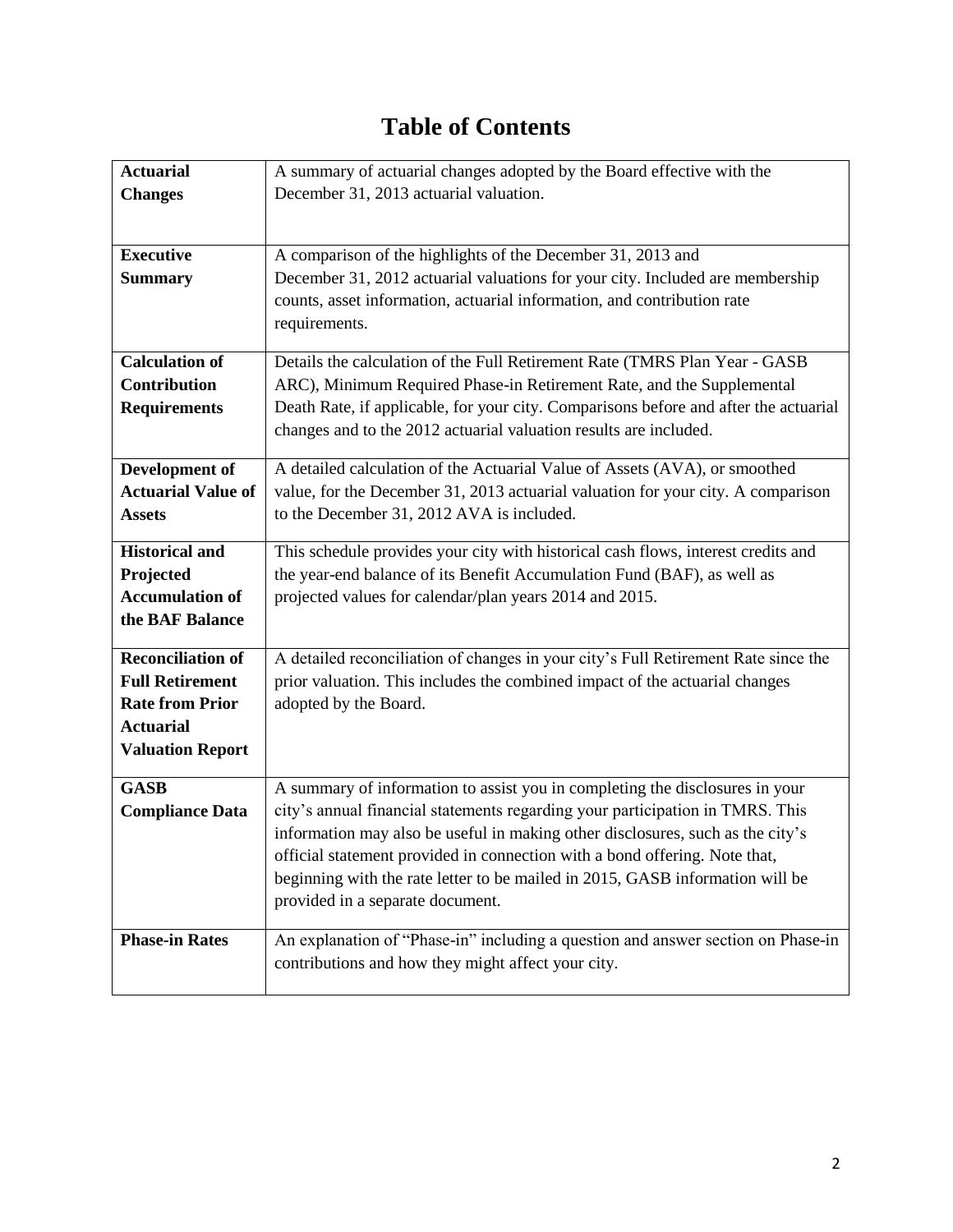# **Actuarial Changes**

Since 2007, the TMRS Board of Trustees has adopted a series of changes (actuarial and investment) to ensure that TMRS continues to be well funded and that members' benefits remain secure and sustainable over generations of workers. As part of this continued effort and in accordance with the current strategic goal "to maintain the actuarial soundness of the retirement program by examining actuarial assumptions and methodologies and making changes where appropriate," the TMRS Board of Trustees adopted the actuarial changes summarized below at its October 2013 Board meeting, based on the recommendations of the System's consulting actuary, Gabriel Roeder Smith & Company (GRS). These actuarial changes were adopted as a "package," to be first reflected in the December 31, 2013 actuarial valuation. The combined impact of the following changes is shown in the Reconciliation of Full Retirement Rate section of this letter.

#### *Post-Retirement Mortality Assumptions*

In 2013, the Board instructed GRS to study the appropriateness of the mortality tables used in calculating the Annuity Purchase Rate (APR) factors for determining service and disability retirement benefits. The APR factors being used in 2013 were adopted in 1981 and had not been updated since that time. The recent mortality analysis showed that the mortality tables used in calculating the APRs no longer accurately reflected a member's life expectancy at retirement. The study also showed that use of the old mortality table in determining benefits had caused city contribution rates to rise and that rates would continue to increase due to the longer payout period over longer retiree lifespans. Consequently, GRS recommended that the APR factors be based on an updated mortality table on a fully generational basis. A generational mortality table is more accurate and includes automatic adjustments over time to reflect the expectation for continued mortality improvement (increasing life expectancies). It also eliminates the upward bias in city contribution rates that was inherent in the old APRs. In addition, rate stabilization may help cities sustain current benefit levels.

The revised APR factors, based on an updated generational mortality table, are effective for retirement dates on or after January 31, 2015 and will be implemented over the 13-year period beginning January 1, 2015 and ending December 31, 2027. The 13-year implementation period was chosen to provide a good balance between the impact on (1) the retirement annuities for members closest to retirement age and (2) city contribution rate increases.

While the mortality tables used in calculating the APR factors that determine retirement benefits had not been updated since 1981, those used for valuation purposes in determining actuarial liabilities and contribution rates were updated in both the 2007 and 2011 actuarial experience study to reflect continued mortality improvement. In order to align the mortality tables used in calculating benefits with those used for valuation purposes, GRS recommended that the valuation mortality assumptions also be based on the updated mortality tables on a fully generational basis beginning with the December 31, 2013 actuarial valuation.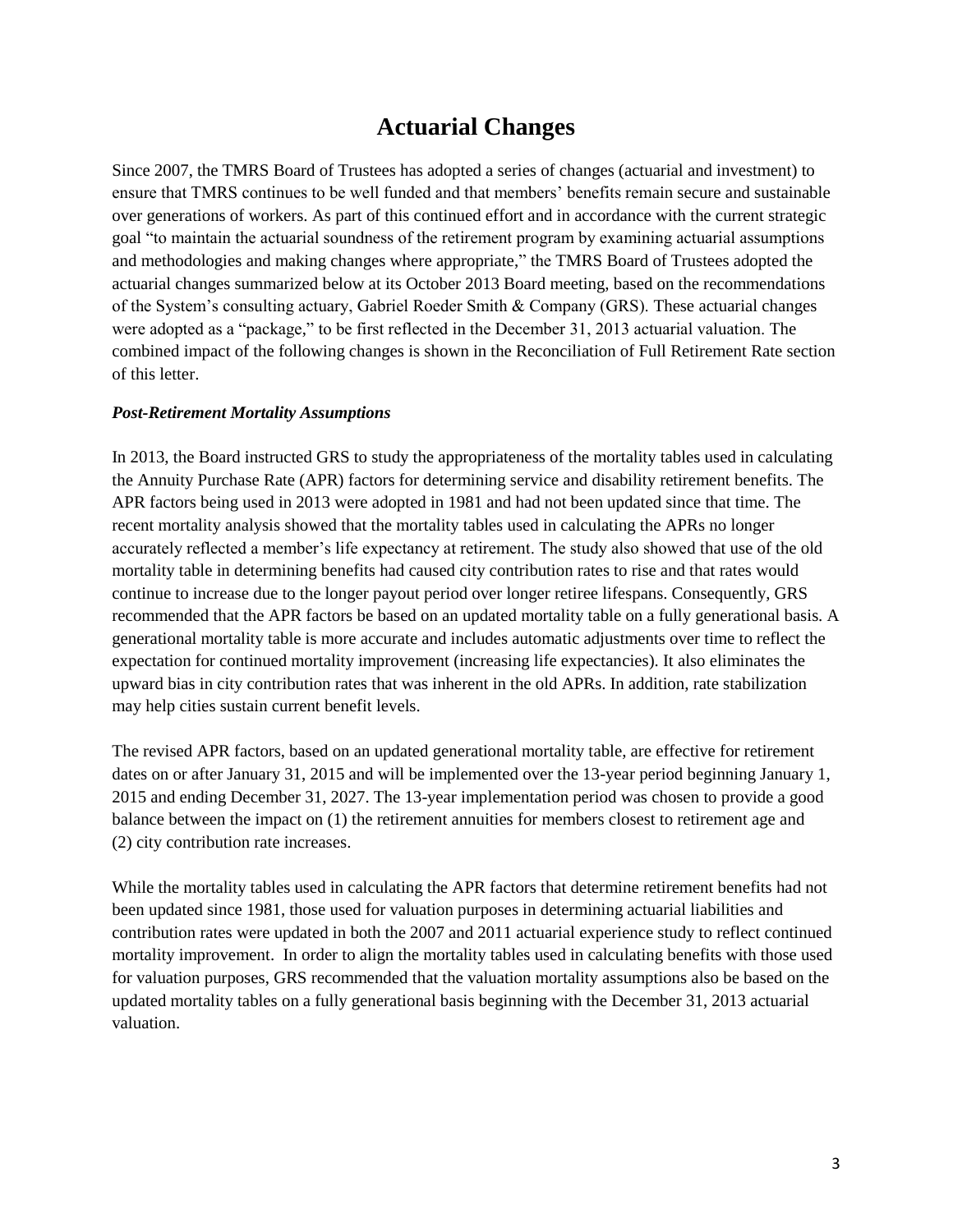#### *Change to Entry Age Normal Actuarial Cost Method*

The Board also requested that GRS review the advantages of changing the actuarial cost method for funding purposes from the Projected Unit Credit (PUC) method to the Entry Age Normal (EAN) method. While volatility in contribution rates can never be completely eliminated, the EAN cost method produces contribution rates that are more predictable and that exhibit less volatility than those produced under the PUC cost method. Even though the EAN cost method will result in higher initial Actuarial Accrued Liabilities and lower funded ratios than under the previous PUC method, a primary goal of TMRS is to minimize contribution rate volatility. A change to the EAN cost method for funding purposes is another step toward accomplishing this objective. A secondary reason for changing to the EAN cost method is that, beginning in 2014, under Governmental Accounting Standards Board (GASB) Statement No. 67 and No. 68, EAN is the required actuarial cost method to be used for financial reporting purposes. By determining the individual employer funding requirements using the same actuarial cost method as that required for financial reporting, TMRS eliminates the potential confusion resulting from utilizing two different cost methods. In addition, under EAN, for most employers, assets will be accumulating to the same target actuarial liabilities for both funding and reporting purposes.

#### *Amortization Policy*

In order to minimize the impact on contribution rates resulting from the changes in the retiree mortality assumptions and the actuarial cost method, GRS recommended that the individual employer amortization periods be adjusted to the extent necessary and allowable under current TMRS statutes and Board rules. In general, the TMRS Act allows for amortization periods up to 25 years. TMRS Rule 123.7 allows the Board to decrease amortization periods or to extend amortization periods to a maximum of 30 years for employers who experience a contribution rate increase in excess of 0.5% as a result of actuarial changes, including a change in actuarial cost method and/or actuarial assumptions.

As part of the actuarial changes adopted in 2007, the Board elected to close the amortization period for all employers and to ladder the amortization of future liabilities over the respective 25- or 30-year amortization period. Subsequently, in 2009, the Board adopted a stricter amortization policy for ad hoc benefit enhancements, which are separately amortized over a closed 15-year period on a level dollar basis. Because of the closed and laddered amortization approach effective since December 31, 2007, an individual employer's Unfunded Actuarial Accrued Liability (UAAL) as of December 31, 2013 consists of seven or more laddered UAAL bases, and these bases can be non–ad hoc and/or ad hoc.

To implement the 2013 actuarial changes, and to minimize the impact of the actuarial changes on contribution rates, the December 31, 2013 actuarial valuation reflects the following amortization policy:

- 1. For all employers, the current individual non–ad hoc bases (ladders) are aggregated, and the amortization period is determined as a single equivalent amortization period. The single amortization period is then adjusted as described in items 2 and 3 below, if applicable. All ad hoc bases (ladders) remain unchanged.
- 2. The single amortization period for the combined non–ad hoc UAAL base is decreased to the extent necessary for any city to keep the city contribution rate from decreasing.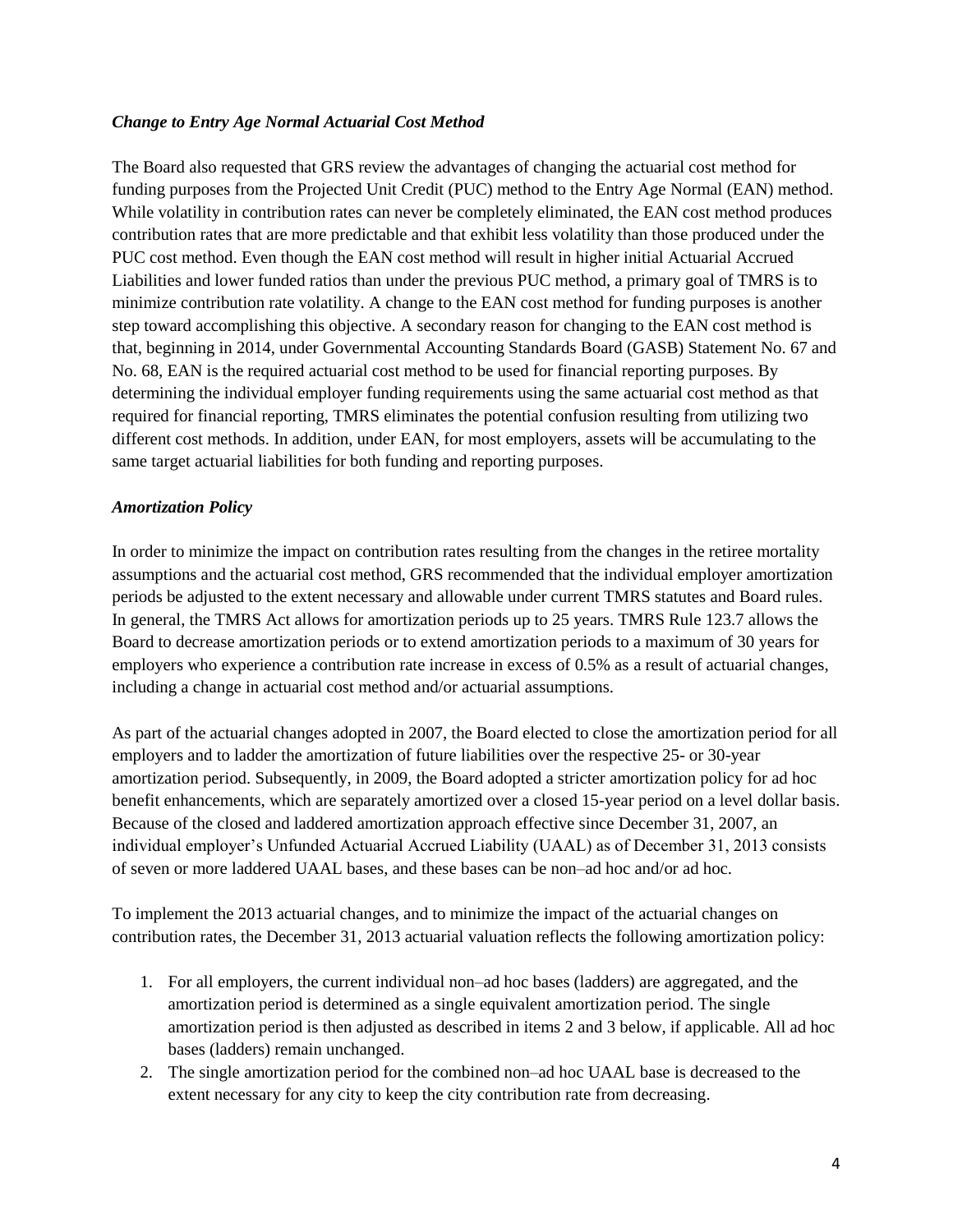- 3. The single amortization period for the combined non–ad hoc UAAL base is increased to the extent necessary for any city to keep the city contribution rate from increasing.
	- a. For cities where the combined impact of the actuarial changes results in an initial rate increase of less than or equal to 0.50% and the single amortization period determined under item 1 above is less than or equal to 25 years, the amortization period is increased to a maximum of 25 years.
	- b. For cities where the combined impact of the actuarial changes results in an initial rate increase of less than or equal to 0.50% and the single amortization period determined under item 1 above is greater than 25 years, the amortization period is not adjusted except as described in item 4 below.
	- c. For cities where the combined impact of the actuarial changes results in an initial rate increase of greater than 0.5%, the amortization period is increased to a maximum of 30 years.
- 4. After these steps have been completed, the single equivalent amortization period is rounded up to the next integer, not to exceed 25 or 30 years, as applicable.

If a city's amortization period (see page 7, item 8 under the December 31, 2013 EAN column) exceeds 25 years, the city may request, in writing, that TMRS recalculate the contribution rate using a 25-year closed amortization period. The prior service contribution rate for a city that reduces its amortization period to 25 years will be slightly higher, but will amortize the UAAL faster. Please note that a city can accomplish the same result, with more financial flexibility, by making annual voluntary additional contributions.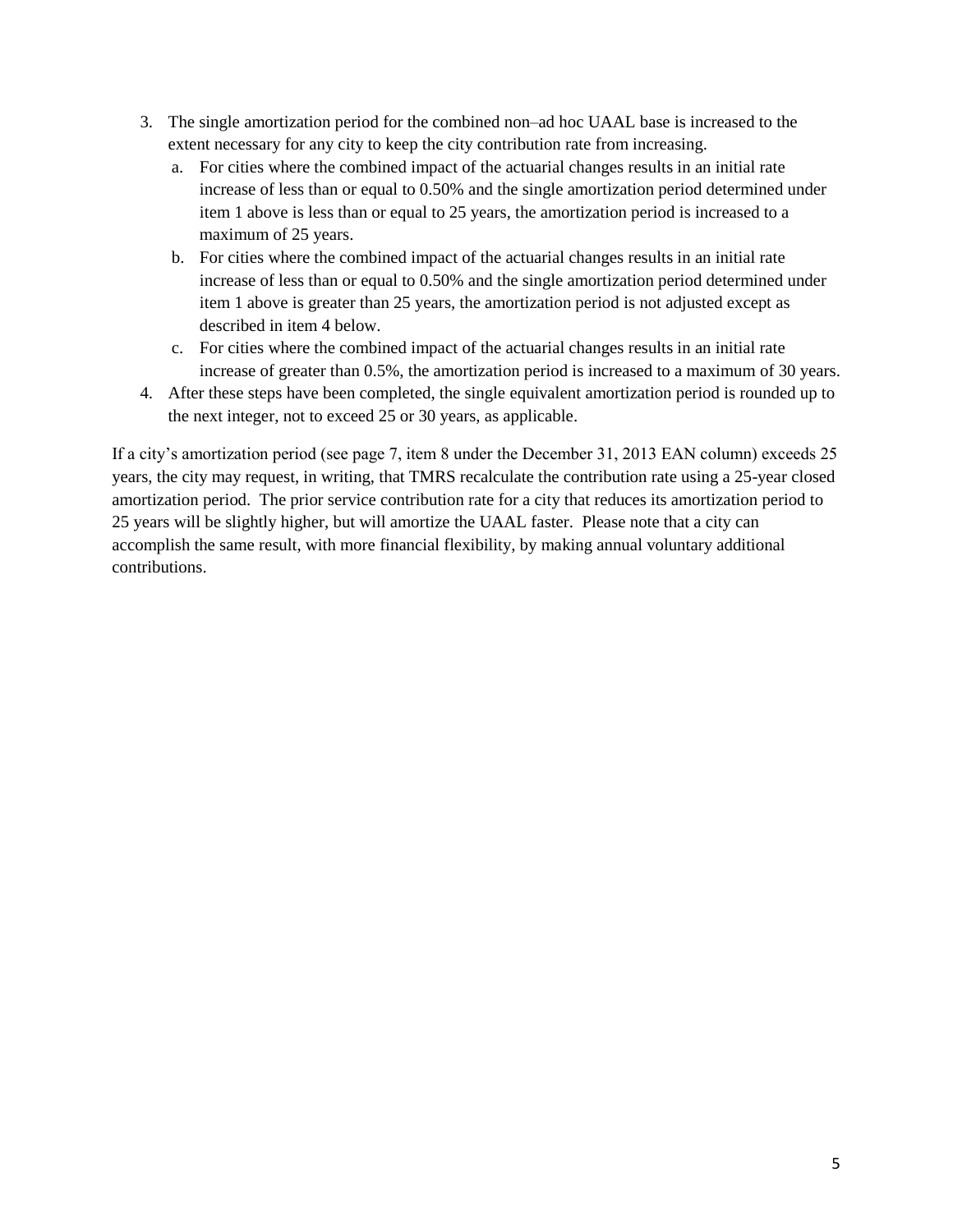# **Executive Summary**

| Valuation as of TMRS Plan Year (PY) Ending               | 12/31/2013      | 12/31/2012 |           |  |
|----------------------------------------------------------|-----------------|------------|-----------|--|
| Membership as of the Valuation Date                      |                 |            |           |  |
| Number of                                                |                 |            |           |  |
| - Active members                                         | 24              |            | 14        |  |
| - Retirees and beneficiaries                             | 5               |            | 5         |  |
| - Inactive members                                       | <u>16</u>       |            | <u>12</u> |  |
| - Total                                                  | 45              |            | 31        |  |
| Prior year's payroll provided by TMRS                    | \$<br>580,615   | \$         | 460,237   |  |
| <b>Valuation Payroll</b><br>$\bullet$                    | \$<br>682,298   | \$         | 484,187   |  |
| Benefit Accumulation Fund (BAF) Assets                   |                 |            |           |  |
| <b>Market BAF Balance</b>                                | \$<br>977,951   | \$         | 882,082   |  |
| BAF crediting rate for PY<br>$\bullet$                   | 9.70%           |            | 9.95%     |  |
| Interest credited on beginning BAF balance<br>$\bullet$  | \$<br>85,602    | \$         | 81,062    |  |
| Municipal contributions<br>$\bullet$                     | 23,701          |            | 19,241    |  |
| Member contributions during year<br>$\bullet$            | 29,031          |            | 23,012    |  |
| Benefit and refund payments                              | 42,465          |            | 55,961    |  |
| Actuarial Value of Assets (AVA)                          | \$<br>926,620   | \$         | 851,075   |  |
| Return on AVA                                            | 7.67%           |            | 7.43%     |  |
| AVA as a Percentage of BAF                               | 94.75%          |            | 96.48%    |  |
| <b>Actuarial Information</b>                             |                 |            |           |  |
| Actuarial accrued liability (AAL)                        | \$<br>1,020,739 | \$         | 901,415   |  |
| Actuarial value of assets (AVA)<br>$\bullet$             | 926,620         |            | 851,075   |  |
| Unfunded actuarial accrued liability (UAAL)<br>$\bullet$ | 94,119          |            | 50,340    |  |
| UAAL as % of pay<br>$\bullet$                            | 16.2%           |            | 10.9%     |  |
| GASB #27 Funded ratio<br>$\bullet$                       | 90.8%           |            | 94.4%     |  |
| Employer normal cost<br>$\bullet$                        | 2.93%           |            | 2.83%     |  |
| Prior Service Rate                                       | 0.78%           |            | 0.77%     |  |
| Contribution Rates for TMRS Plan Year (PY)               | 2015            |            | 2014      |  |
| Member<br>٠                                              | 5.00%           |            | 5.00%     |  |
| Full retirement rate (GASB ARC)<br>$\bullet$             | 3.71%           |            | 3.60%     |  |
| Phase-in retirement rate (minimum)<br>$\bullet$          | 3.60%           |            | 3.60%     |  |
| Supplemental Death rate<br>$\bullet$                     | 0.27%           |            | 0.30%     |  |
| <b>Total Employer Contribution Estimates for PY</b>      | 2015            |            | 2014      |  |
| Projected payroll<br>$\bullet$                           | \$<br>702,767   | \$         | 498,713   |  |
| Minimum Phase-in contribution rate                       | 3.87%           |            | 3.90%     |  |
| Estimated employer contribution                          | \$<br>27,197    | \$         | 19,450    |  |

Note: TMRS Plan Year coincides with Calendar Year

Results from prior year reflect the plan provisions used in the 12/31/2013 valuation report.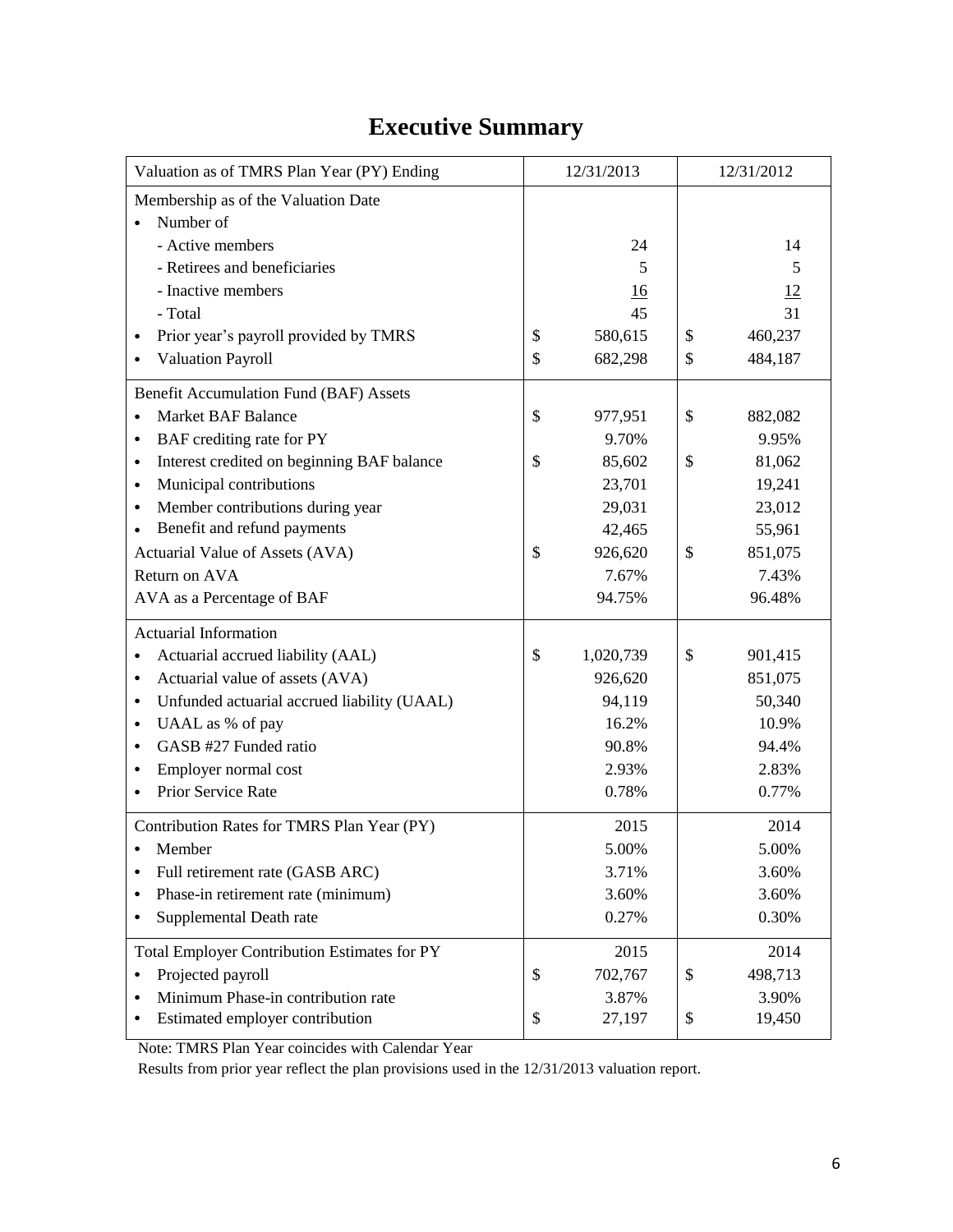# **Calculation of Contribution Requirements**

|     |                                                      | From Valuation Report as of |  |            |    |                   |  |  |
|-----|------------------------------------------------------|-----------------------------|--|------------|----|-------------------|--|--|
|     |                                                      | December 31, 2013           |  |            |    | December 31, 2012 |  |  |
|     |                                                      | <b>EAN (NEW)</b>            |  | PUC (OLD)  |    |                   |  |  |
| 1.  | Prior year's payroll reported to TMRS                | \$<br>580,615 \$            |  | 580,615    | \$ | 460,237           |  |  |
| 2.  | Valuation payroll                                    | 682,298                     |  | 682,298    |    | 484,187           |  |  |
| 3.  | Employer normal cost rate                            | 2.93%                       |  | 2.77%      |    | 2.83%             |  |  |
| 4.  | Actuarial liabilities                                |                             |  |            |    |                   |  |  |
|     | Active members<br>a.                                 | \$<br>675,114 \$            |  | 618,909    | \$ | 559,796           |  |  |
|     | b.<br>Inactive members                               | 64,006                      |  | 66,730     |    | 64,507            |  |  |
|     | Annuitants<br>$\mathbf{c}$ .                         | 281,619                     |  | 269,529    |    | 277,112           |  |  |
|     | Total actuarial accrued liability<br>d.              | \$<br>1,020,739 \$          |  | 955,168    | \$ | 901,415           |  |  |
| 5.  | Actuarial value of assets                            | 926,620                     |  | 926,620    |    | 851,075           |  |  |
| 6.  | Unfunded actuarial accrued liability (UAAL) (4d - 5) | \$<br>94,119 \$             |  | 28,548     | \$ | 50,340            |  |  |
| 7.  | Funded ratio (5 / 4d)                                | 90.8%                       |  | 97.0%      |    | 94.4%             |  |  |
| 8.  | GASB 25 Equivalent Single Amortization Period*       | 30.0 years                  |  | 17.7 years |    | 19.4 years        |  |  |
| 9.  | Assumed payroll growth rate                          | 3.00%                       |  | 3.00%      |    | 3.00%             |  |  |
|     | Contribution Rate for TMRS Plan Year:                | 2015                        |  |            |    | 2014              |  |  |
| 10. | Full retirement rate                                 |                             |  |            |    |                   |  |  |
|     | Normal cost<br>a.                                    | 2.93%                       |  | 2.77%      |    | 2.83%             |  |  |
|     | Prior service<br>b.                                  | 0.78%                       |  | 0.33%      |    | 0.77%             |  |  |
|     | Full retirement rate<br>$\mathbf{c}$ .               | 3.71%                       |  | 3.10%      |    | 3.60%             |  |  |
| 11. | Minimum phase-in retirement rate                     |                             |  |            |    |                   |  |  |
|     | Full retirement rate (10c)<br>a.                     | 3.71%                       |  | 3.10%      |    | 3.60%             |  |  |
|     | Less phase-in deferral<br>b.                         | $(0.11\%)$                  |  | $(0.00\%)$ |    | $(0.00\%)$        |  |  |
|     | Minimum phase-in retirement rate<br>c.               | 3.60%                       |  | 3.10%      |    | 3.60%             |  |  |
| 12. | Supplemental Death rate                              | 0.27%                       |  | 0.27%      |    | 0.30%             |  |  |
| 13. | Combined contribution rates                          |                             |  |            |    |                   |  |  |
|     | Combined full rate $(10c + 12)$<br>a.                | 3.98%                       |  | 3.37%      |    | 3.90%             |  |  |
|     | b. Combined phase-in rate $(11c + 12)$               | 3.87%                       |  | 3.37%      |    | 3.90%             |  |  |

\* New Gains/Losses are laddered on 25-year period.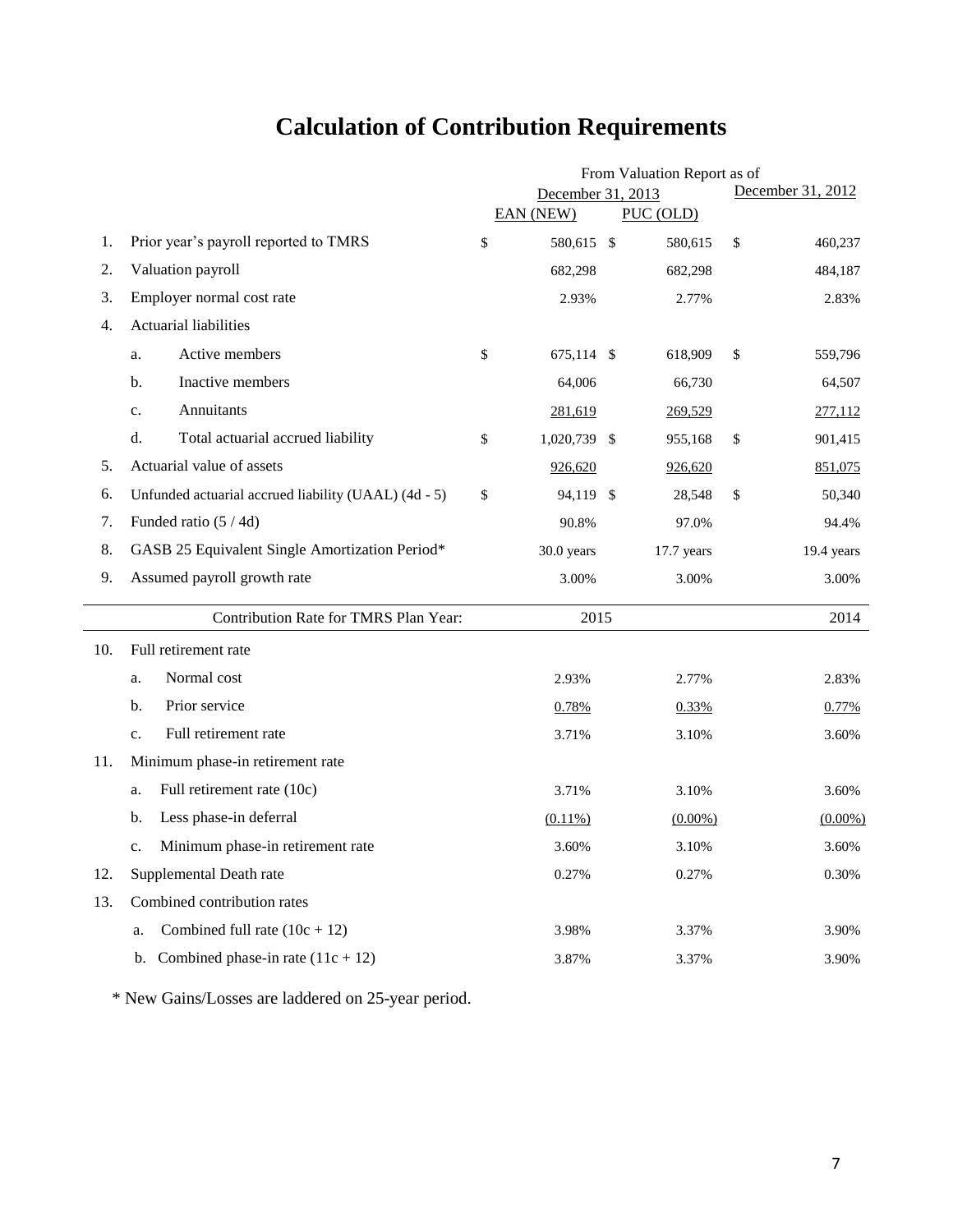|                                                                | Year Ending |                |                           |            |  |  |  |
|----------------------------------------------------------------|-------------|----------------|---------------------------|------------|--|--|--|
|                                                                |             | 12/31/2013     |                           | 12/31/2012 |  |  |  |
| 1. Actuarial value of assets (AVA) as of January 1             | \$          | 851,075        | S                         | 804,989    |  |  |  |
| <b>Employer Contributions</b><br>2. a.                         | \$          | 23,701         | $\mathbb{S}$              | 19,241     |  |  |  |
| <b>Member Contributions</b><br>b.                              |             | 29,031         |                           | 23,012     |  |  |  |
| Benefit and Refund Payments<br>$\mathbf{c}$ .                  |             | 42,465         |                           | 55,961     |  |  |  |
| Net external cash flow<br>d.                                   | \$          | 10,267         | \$                        | (13,708)   |  |  |  |
| 3. Expected assets as of December 31                           | \$          | 920,917        | $\mathcal{S}$             | 847,630    |  |  |  |
| (includes earnings equal to $7.0\%$ of 1.)                     |             |                |                           |            |  |  |  |
| 4. Actual BAF balance as of December 31                        | \$          | <u>977,951</u> | $\boldsymbol{\mathsf{S}}$ | 882,082    |  |  |  |
| 5. Deferred earnings/(shortfall) $(4, -3)$ .)                  | \$          | 57,034         | \$                        | 34,452     |  |  |  |
| 6. Deferred earnings/(shortfall) recognized $(10\% \times 5.)$ | \$          | 5,703          | \$                        | 3,445      |  |  |  |
| 7. Preliminary actuarial value of assets as of December 31     | \$          | 926,620        | $\mathcal{S}$             | 851,075    |  |  |  |
| $(3. + 6.)$                                                    |             |                |                           |            |  |  |  |
| 85% of market value of assets $(85\% \times 4.)$<br>8.<br>a.   | \$          | 831,258        | \$                        | 749,770    |  |  |  |
| 115% of market value of assets $(115\% \text{ x } 4)$ .<br>b.  |             | 1,124,644      |                           | 1,014,394  |  |  |  |
| Actuarial value of assets (AVA) as of December 31<br>9.        | \$          | 926,620        | \$                        | 851,075    |  |  |  |
| (7. perhaps partially limited by 8.)                           |             |                |                           |            |  |  |  |

# **Development of Actuarial Value of Assets**

# **Note:**

To help mitigate the natural year-to-year fluctuations (positive and negative) in the investment markets, the TMRS actuary has recommended "asset smoothing." Nearly all public sector retirement systems employ some form of smoothing. Smoothing does not impact long-term plan costs or funded positions but does impact timing of investment gain and loss recognition. The TMRS Board of Trustees has adopted a 10-year smoothing method with a 15% corridor to determine the System's actuarial value of assets (AVA). This "smoothing method" is intended to help reduce the volatility of the contribution rates from one year to the next. The corridors detailed above on line 8 keep the AVA within a certain range of the market value of assets. The AVA is a component that must be disclosed by the city in its Schedule of Funding Progress (see GASB Compliance Data section).

Expected and actual BAF balances as of December 31 may be off a dollar due to rounding.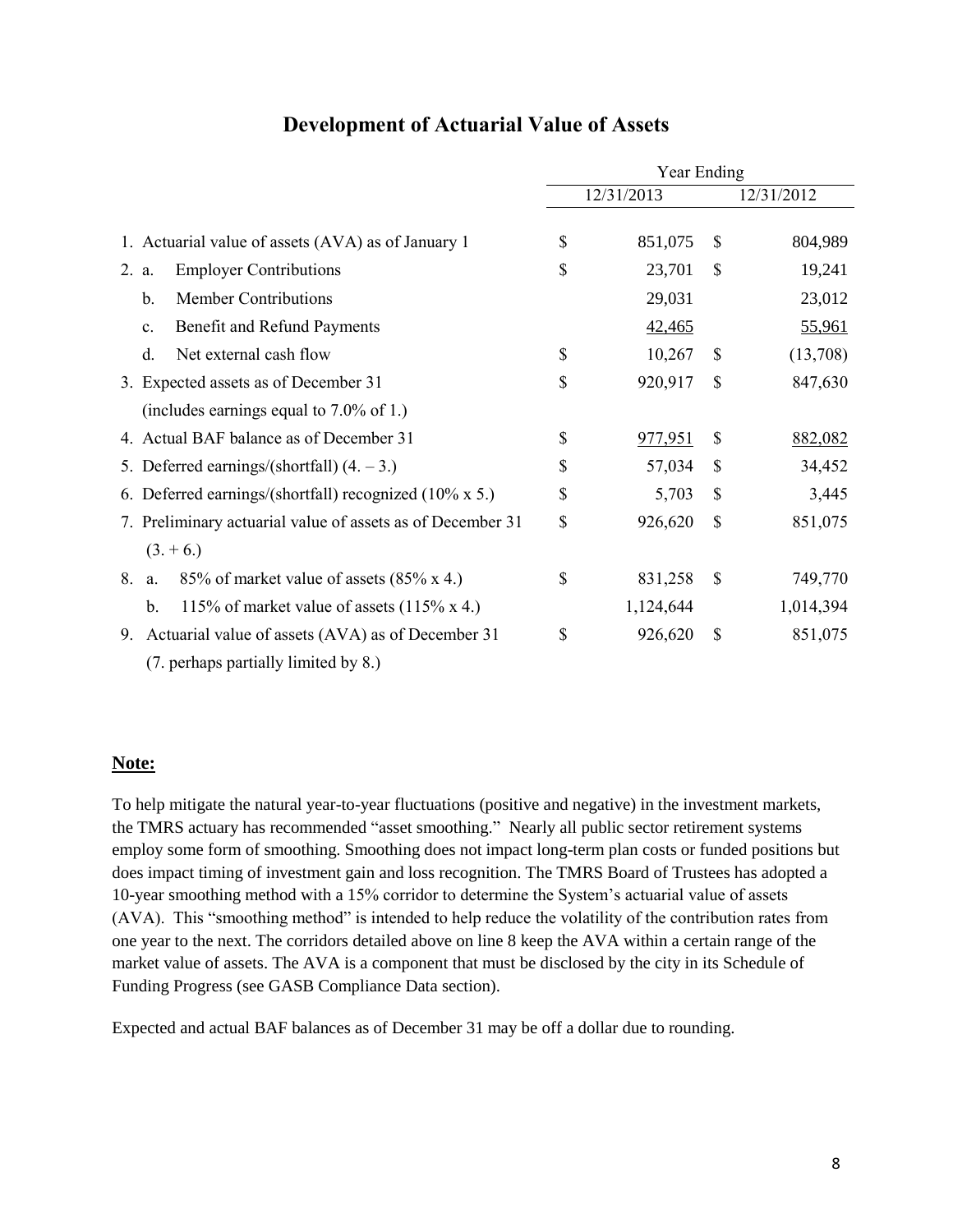# **Historical and Projected Accumulation of the BAF Balance**

|              |               | Effective<br>Retirement | Employer      |             | Member        |             |           |              | External Cash |              |              |                      |
|--------------|---------------|-------------------------|---------------|-------------|---------------|-------------|-----------|--------------|---------------|--------------|--------------|----------------------|
| Year Ending  | Payroll       | Contribution            | Contributions |             | Contributions |             | Benefit   |              | Flow for the  | Interest     |              | <b>BAF</b>           |
| December 31. | for the Year  | Rate <sup>a</sup>       | for the Year  |             | for the Year  |             | Payments  |              | Year          | Credit       |              | Balance <sup>b</sup> |
| (1)          | (2)           | (3)                     | (4)           |             | (5)           |             | (6)       |              | (7)           | (8)          |              | (9)                  |
|              |               | (4) / (2)               |               |             |               |             |           |              | $(4)+(5)+(6)$ |              |              |                      |
| 2011         | \$<br>475,635 | 7.16%                   | \$<br>34,055  | \$          | 23,782        | \$          | (37, 324) | \$           | 20,513        | \$<br>18,370 | $\mathbb{S}$ | 814,728              |
| 2012         | \$<br>460,237 | 4.18%                   | \$<br>19,241  | \$          | 23,012        | \$          | (55,961)  | \$           | (13,708)      | \$<br>81,062 | \$           | 882,082              |
| 2013         | \$<br>580,615 | 4.08%                   | \$<br>23,701  | $\mathbf S$ | 29,031        | $\mathbf S$ | (42, 465) | \$           | 10,267        | \$<br>85,602 | \$           | 977,951              |
| 2014         | \$<br>682,298 | $3.60\%$                | \$<br>24,563  | \$          | 34,115        | $\mathbf S$ | (50, 103) | \$           | 8,575         | \$<br>68,457 | \$           | 1,054,983            |
| 2015         | \$<br>702,767 | 3.60%                   | \$<br>25,300  | \$          | 35,138        | \$          | (51,828)  | $\mathbb{S}$ | 8,610         | \$<br>73,849 | \$           | 1,137,441            |

a. Effective retirement contribution rate is the actual rate determined by dividing the employer contribution received by the payroll paid.

b. BAF Balance may be off a dollar due to rounding.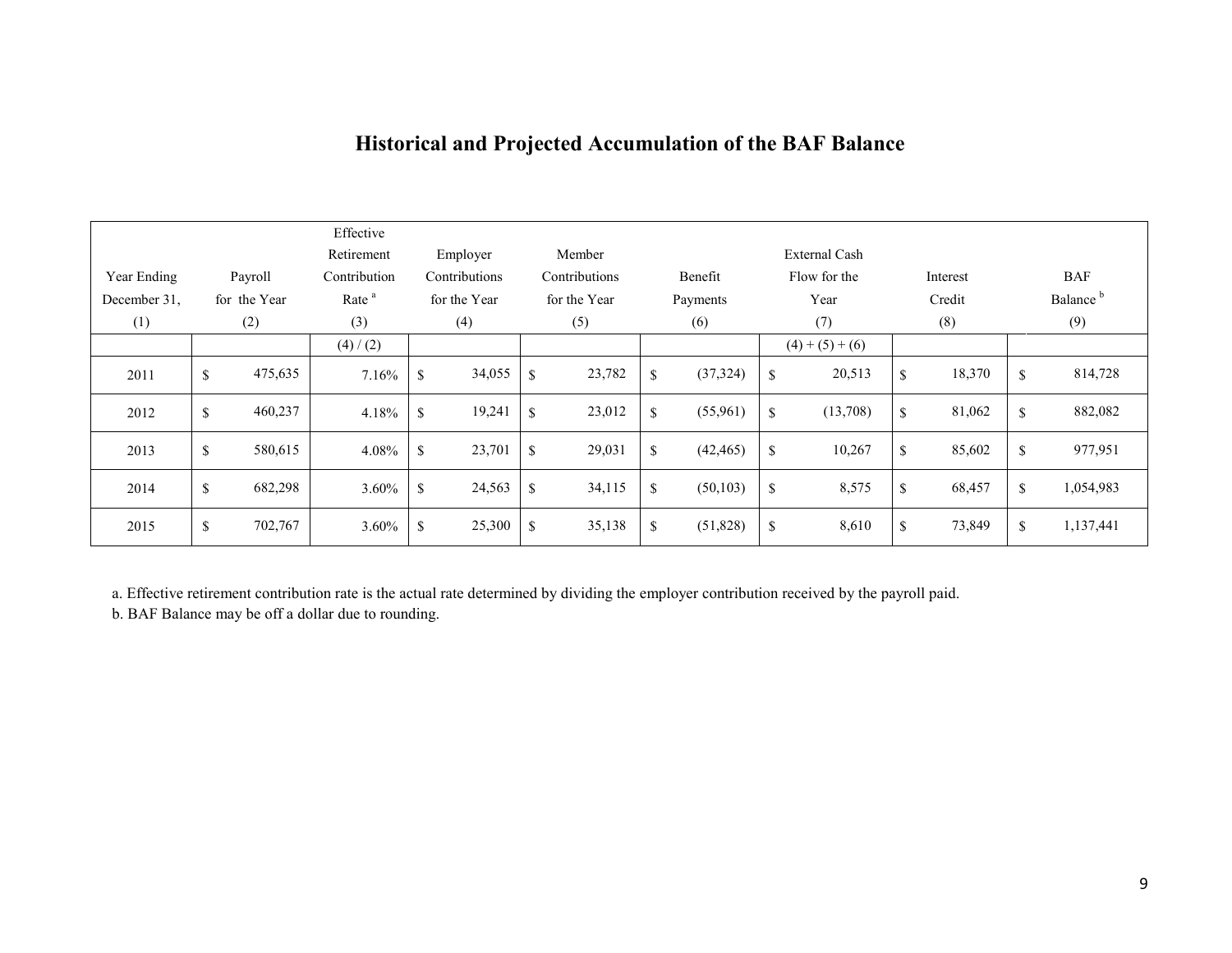# **Reconciliation of Full Retirement Rate from Prior Actuarial Valuation Report**

Actuarial valuations are based on long-term assumptions, and actual results in a specific year can, and almost certainly will, differ as actual experience deviates from the assumptions. The following table provides a detailed breakdown of changes in the retirement portion of your city's contribution rate. This analysis reconciles the change in the retirement portion of your city's contribution rate from 2014 to 2015, but will not reflect any change in the cost of the Supplemental Death Benefit (SDB), if your city currently has this provision. (Any changes in the cost of the SDB are primarily due to the change in mortality assumptions and/or changes in the average age of your city's employee group and/or the number of covered retirees.) Following the table below is a brief description of the common sources for deviation from the expected.

| Change in Full Retirement Rate                     |          |               |      |               |
|----------------------------------------------------|----------|---------------|------|---------------|
| Full Rate from 12/31/2012 Valuation (PY 2014 Rate) |          |               | 3.60 | $\%$          |
|                                                    |          |               |      |               |
| Benefit changes                                    | $0.00\,$ | $\frac{0}{0}$ |      |               |
| Return on Actuarial Value of Assets                | (0.08)   |               |      |               |
| Contribution lag/phase in                          | (0.09)   |               |      |               |
| Payroll growth                                     | (0.12)   |               |      |               |
| Normal cost                                        | (0.06)   |               |      |               |
| Liability growth                                   | (0.15)   |               |      |               |
| Subtotal Experience Change                         | (0.50)   |               |      |               |
| <b>Actuarial Changes</b>                           | 0.61     |               |      |               |
| Total change                                       | 0.11     | $\frac{0}{0}$ |      |               |
| Full Rate from 12/31/2013 Valuation (PY 2015 Rate) |          |               | 3.71 | $\frac{0}{0}$ |

**Benefit Changes** - Shows the increase or decrease in the contribution rate associated with any modifications made to the member city's TMRS plan provisions. This will also include any changes to the amortization period adopted by ordinance.

**Return on Actuarial Value of Assets (AVA)** - Shows the change in the contribution rate associated with the return on the AVA being different than the assumed 7.0%. For the year ending December 31, 2013, the return on an AVA basis was 7.67%. The impact may show as 0.00% due to rounding.

**Contribution Lag / Phase In** - Shows the total increase or decrease in the contribution rate associated with the phase in of contributions and/or any additional contributions above the full rate. The effect of the "Contribution Lag" is also included here and refers to the time delay between the actuarial valuation date and the date the contribution rate becomes effective. For TMRS member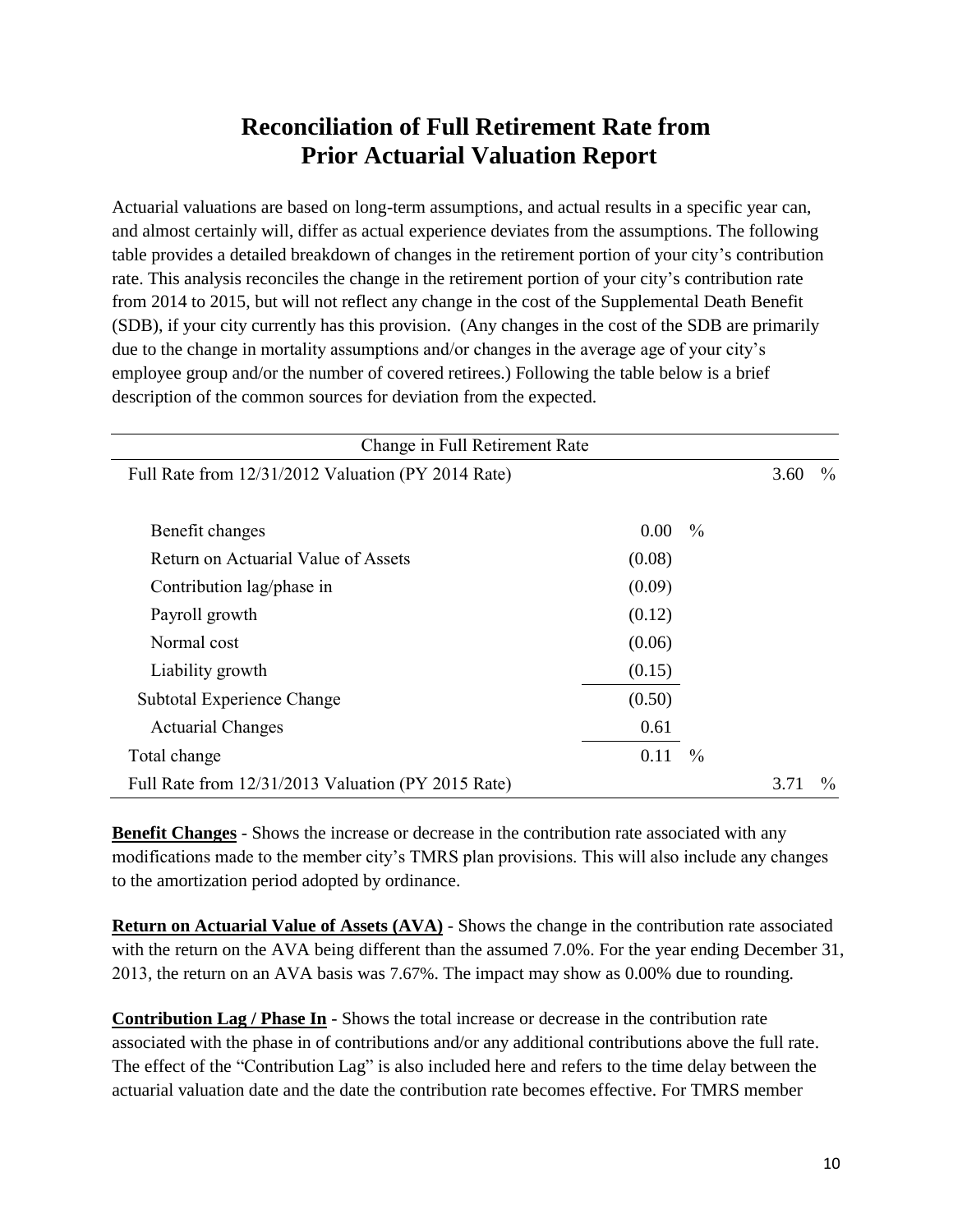cities, the "Contribution Lag" is one year (i.e., the Actuarial Valuation as of December 31, 2013 set the rate effective for Calendar Year 2015). **The impact of the "Contribution Lag" is expected to become immaterial once a city is contributing the Full Rate and the Full Rate stabilizes.**

If a city chooses to contribute the minimum phase-in contribution, the difference between the Full Rate and the Phase-in Rate will be reflected as an actuarial loss in the next valuation's UAAL. This will increase the Full Rate for future valuations.

*Cities should carefully consider whether to pay the minimum Phase-in Rate, the Full Rate, or a rate somewhere in between*. If a city begins to contribute the Full Rate immediately, the actuarial valuation anticipates that the Full Rate will stabilize for the duration of the amortization period. However, if the minimum phase-in contribution schedule is utilized, the ultimate Full Rate would be expected to be higher than the current Full Rate. For more information on the impact of the phase-in, please refer to the "Phase-in Rates" section.

**Payroll Growth** - Shows the increase or decrease in the contribution rate associated with higher or lower than expected growth in the member city's overall payroll. The amortization payments are calculated assuming payroll grows at 3.0% per year. Overall payroll growth in excess of 3.0% will typically cause a decrease in the prior service rate.

**Normal Cost** - Shows the increase or decrease in the contribution rate associated with changes in the average normal cost rate for the individual city's population. The normal cost rate for an employee is the contribution rate which, if applied to a member's compensation throughout their period of anticipated covered service with the municipality, would be sufficient to meet all benefits payable on their behalf. The salary-weighted average of the individual rates is the total normal cost rate.

**Liability Growth** - Shows the increase or decrease in the contribution rate associated with larger or lower than expected growth in the member city's overall plan liabilities. The most significant sources for variance will be individual salary increases compared to the assumption and turnover.

**Actuarial Changes** - Shows the change in the contribution rate associated with the combined impact of the change in (a) funding method from Projected Unit Credit to Entry Age Normal, (b) postretirement mortality assumptions used in the liability calculation and in the development of the Annuity Purchase Rate factors, and (c) the amortization policy.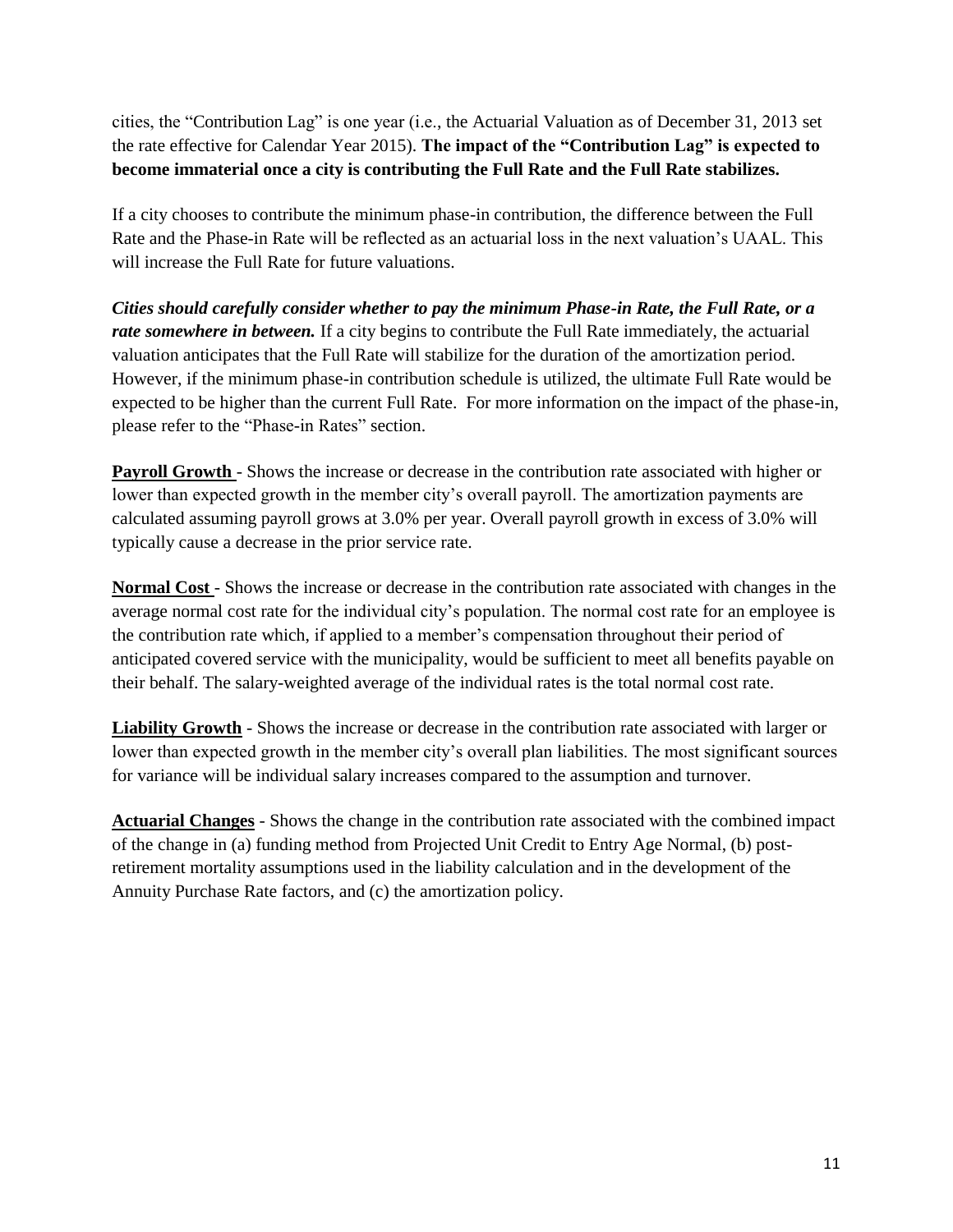# **GASB Compliance Data**

# **For the Employer's Applicable Accounting/Fiscal Year**

# **City of: Abernathy**

# **(Please note that, beginning in 2015, GASB Compliance Data will be provided separately from the TMRS Contribution Rate Letter)**

The attached pages contain data specific to your city (TMRS city or "employer"), to assist your city in complying with the reporting requirements of Governmental Accounting Standards Board (GASB) Statement No. 50, *Pension Disclosures (an amendment of GASB Statements No. 25 and No. 27)* and if applicable, Statement No. 45, *Accounting and Financial Reporting by Employers for Postemployment Benefits Other Than Pensions*.

# **The actual disclosures required by GASB Statements 50 and 45 must be based on the circumstances specific to each individual employer; as such, the disclosure(s) is(are) the responsibility of the city (employer) and its independent public accountant.**

Please note that any reference to Plan Year (PY) in the following pages refers to the TMRS Plan Year, which coincides with the Calendar Year and Valuation Year, January 1 – December 31.

Items not in italics are comments provided to assist you in completing your financial statement disclosures. Items *in italics* are sample language and charts that are part of the required disclosures.

# **PENSION PLAN**

# GASB Statement No. 27 as amended by GASB Statement No. 50:

Note that participating municipalities should comply with the **GASB Statement No. 50** provisions for an **agent multiple-employer defined benefit pension plan.** The GASB statement provides an example of the note disclosures in **Illustration 6** (Notes to the Financial Statements for an Employer Contributing to an Agent Multiple-Employer Defined Benefit Pension Plan). In addition, the participating employer can refer to the footnotes in the *TMRS Comprehensive Annual Financial Report* (CAFR) to obtain a general description of the TMRS plan, how contributions are made, and how benefits are determined.

In making its disclosures, the employer may need to consider (not intended to be an all-inclusive list):

- Its accounting year (employer fiscal year may be different than TMRS' December 31 plan year and the valuation period)
- If additional voluntary contributions were made to TMRS during the employer's fiscal year (additional voluntary contributions were permitted effective January 1, 2008)
- The disclosure of a net pension asset or net pension obligation, as a result of paying more or less than the annual required contribution (ARC)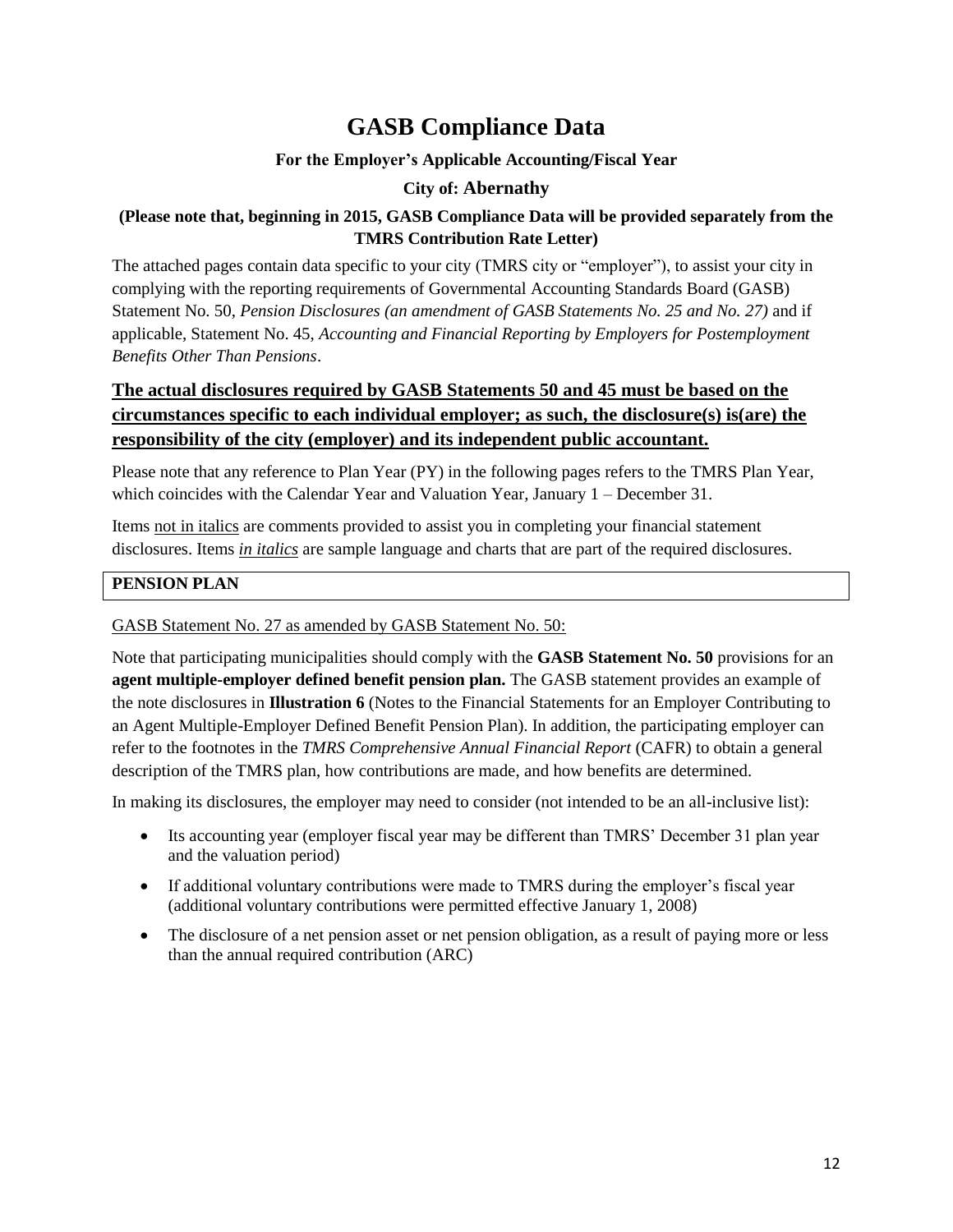# **Notes to Financial Statements**

# *Plan Description*

*The City provides pension benefits for all of its eligible employees [any exceptions such as firefighters would be inserted here by the City] through a non-traditional, joint contributory, hybrid defined benefit plan in the state-wide Texas Municipal Retirement System (TMRS), an agent multiple-employer public employee retirement system. The plan provisions that have been adopted by the City are within the options available in the governing state statutes of TMRS.*

*TMRS issues a publicly available comprehensive annual financial report that includes financial statements and required supplementary information (RSI) for TMRS; the report also provides detailed explanations of the contributions, benefits, and actuarial methods and assumptions used by the System. This report may be obtained from TMRS' website at www.TMRS.com.*

|                                   | Plan Year 2013       | Plan Year 2014       |
|-----------------------------------|----------------------|----------------------|
| Employee deposit rate             | 5%                   | 5%                   |
| Matching ratio (city to employee) | 1 to 1               | 1 to 1               |
| Years required for vesting        | 5                    | 5                    |
| Service retirement eligibility    |                      |                      |
| (expressed as age / years of      |                      |                      |
| service)                          | 60/5, 0/25           | 60/5, 0/25           |
|                                   | 100% Repeating,      | 100% Repeating,      |
| <b>Updated Service Credit</b>     | <b>Transfers</b>     | Transfers            |
| Annuity Increase (to retirees)    | 30% of CPI Repeating | 30% of CPI Repeating |

*The plan provisions are adopted by the governing body of the City, within the options available in the state statutes governing TMRS. Plan provisions for the City were as follows:*

# *Contributions:*

*Under the state law governing TMRS, the contribution rate for each city is determined annually by the actuary, using the Entry Age Normal (EAN) cost method (EAN was first used in the December 31, 2013 valuation; previously, the Projected Unit Credit actuarial cost method had been used). This rate consists of the normal cost contribution rate and the prior service cost contribution rate, which is calculated to be a level percent of payroll from year to year. The normal cost contribution rate for an employee is the contribution rate which, if applied to a member's compensation throughout their period of anticipated covered service with the municipality, would be sufficient to meet all benefits payable on their behalf. The salary-weighted average of the individual rates is the total normal cost rate. The prior service contribution rate amortizes the unfunded (overfunded) actuarial liability (asset) over the applicable period for that city. Both the normal cost and prior service contribution rates include recognition of the projected impact of annually repeating benefits, such as Updated Service Credits and Annuity Increases.*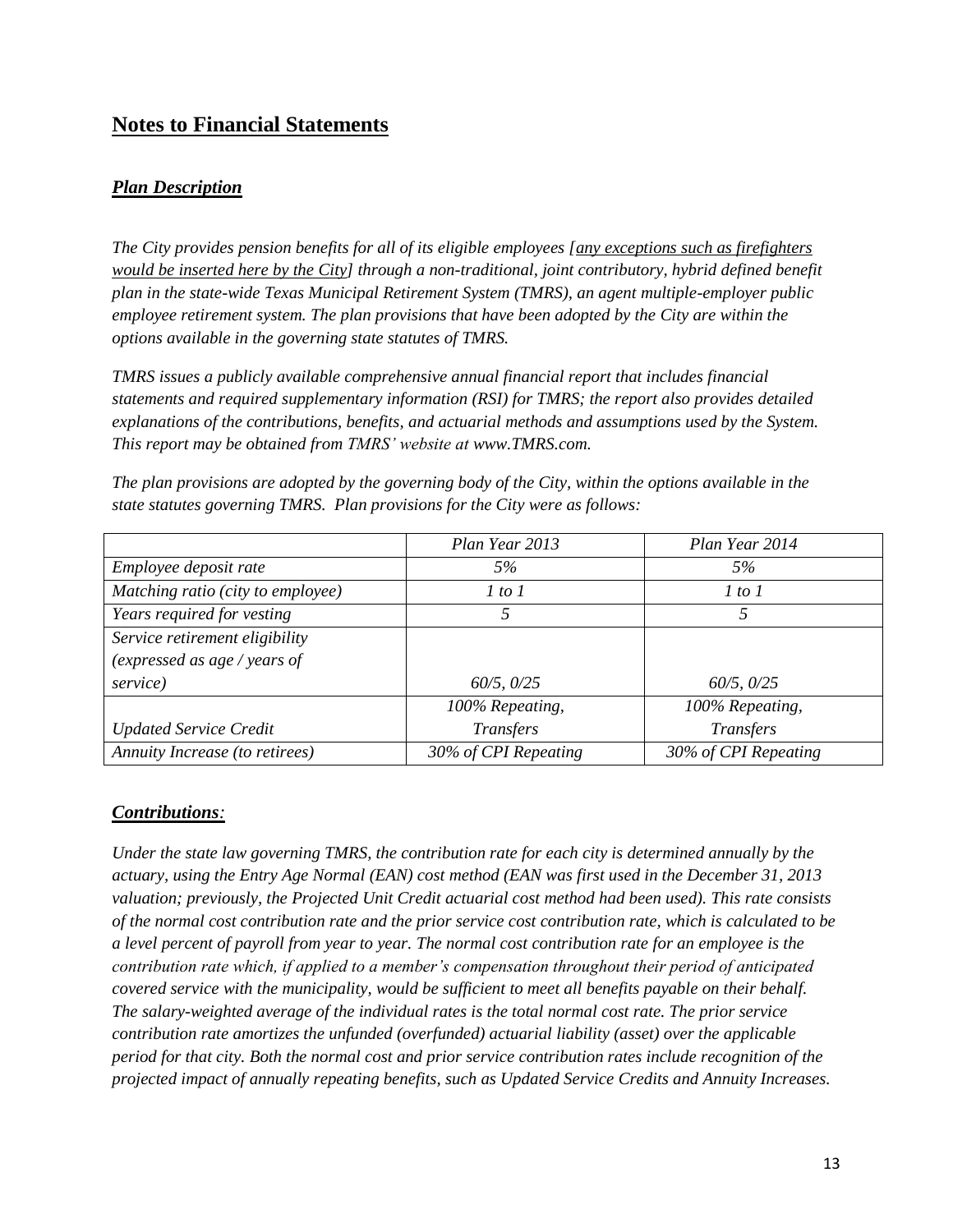*The City contributes to the TMRS Plan at an actuarially determined rate. Both the employees and the City make contributions monthly. Since the City needs to know its contribution rate in advance for budgetary purposes, there is a one-year delay between the actuarial valuation that serves as the basis for the rate and the calendar year when the rate goes into effect (i.e., the December 31, 2013 valuation will determine the contribution rate beginning January 1, 2015).* 

 $S$ **AMPLE** 

*The annual pension cost and net pension obligation/(asset) are as follows:*

### **[city should provide chart similar to the "sample chart" shown below, if applicable]**

| SAMITLE                                              |                         |                              |  |  |  |  |  |  |  |
|------------------------------------------------------|-------------------------|------------------------------|--|--|--|--|--|--|--|
| <b>DO NOT USE "AS IS" FOR YOUR CITY</b>              |                         |                              |  |  |  |  |  |  |  |
| USE VALUES APPLICABLE TO YOUR OWN CITY               |                         |                              |  |  |  |  |  |  |  |
| 1. Annual Required Contribution (ARC)                | 12,000<br>S             | \$ of ARC <sup>1</sup>       |  |  |  |  |  |  |  |
| 2. Interest on Net Pension Obligation                | 1,400                   | Interest <sup>2</sup> $*(7)$ |  |  |  |  |  |  |  |
| 3. Adjustment to the ARC                             | (1,259)                 | $(7)$ / amortization factor  |  |  |  |  |  |  |  |
| 4. Annual Pension Cost (APC)                         | 12,141                  | $(1) + (2) + (3)$            |  |  |  |  |  |  |  |
| 5. Contributions Made                                | (10,000)                | <b>Actual Contributions</b>  |  |  |  |  |  |  |  |
| 6. Increase (decrease) in net pension                | 2,141                   | $(4) + (5)$                  |  |  |  |  |  |  |  |
| 7. Net Pension Obligation/(Asset), beginning of year | 20,000                  |                              |  |  |  |  |  |  |  |
| 8. Net Pension Obligation/(Asset), end of year       | 22,141<br>$\mathcal{S}$ | $(6) + (7)$                  |  |  |  |  |  |  |  |

1. The fiscal year \$ ARC is determined by the sum of the applicable \$ ARC for each month in the City's fiscal year. The \$ ARC for each month is determined by multiplying the PY % ARC (Full Retirement Rate) by the applicable payroll for that month (for payroll, cities can use "gross earnings" as noted on line 1 of their TMRS-3 "Summary of Monthly Payroll Report").

2. Should be the interest rate used in determining the ARC for the period. This is 7% for the 2008 and 2009 ARC; 7.5% for the 2010 and 2011 ARC; and 7% for the 2012 ARC and thereafter.

**Comment: Cities that contribute at the level of the ARC (which is at the Full Retirement Rate) each year do not need to go through the above exercise for determining the Annual Pension Cost.** For these cities, the Net Pension Obligation should be \$0 and the Annual Pension Cost will be equal to the actual contributions made for the fiscal year.

Beginning in 2008, member cities were allowed to make additional contributions. In addition, beginning in 2009, certain eligible member cities could elect to contribute a minimum amount equal to their ARC less a "Phase In" of the increase from the change to the Projected Unit Credit cost method in the 2007 valuation (i.e., contribute at the Phase-in Rate). Both of these instances will cause a city to have an actual contribution different from the actuarially determined Annual Required Contribution (ARC), and therefore, accrue a net pension obligation (asset) on its balance sheet. In subsequent years, this Net Pension Obligation (Asset) will be amortized using the same amortization factor used to determine the ARC for a given year. We have included the amortization factor used to determine the prior service rate applicable to the time period indicated in the "Three-Year Trend Information" chart shown on the following page. This is a step required to determine the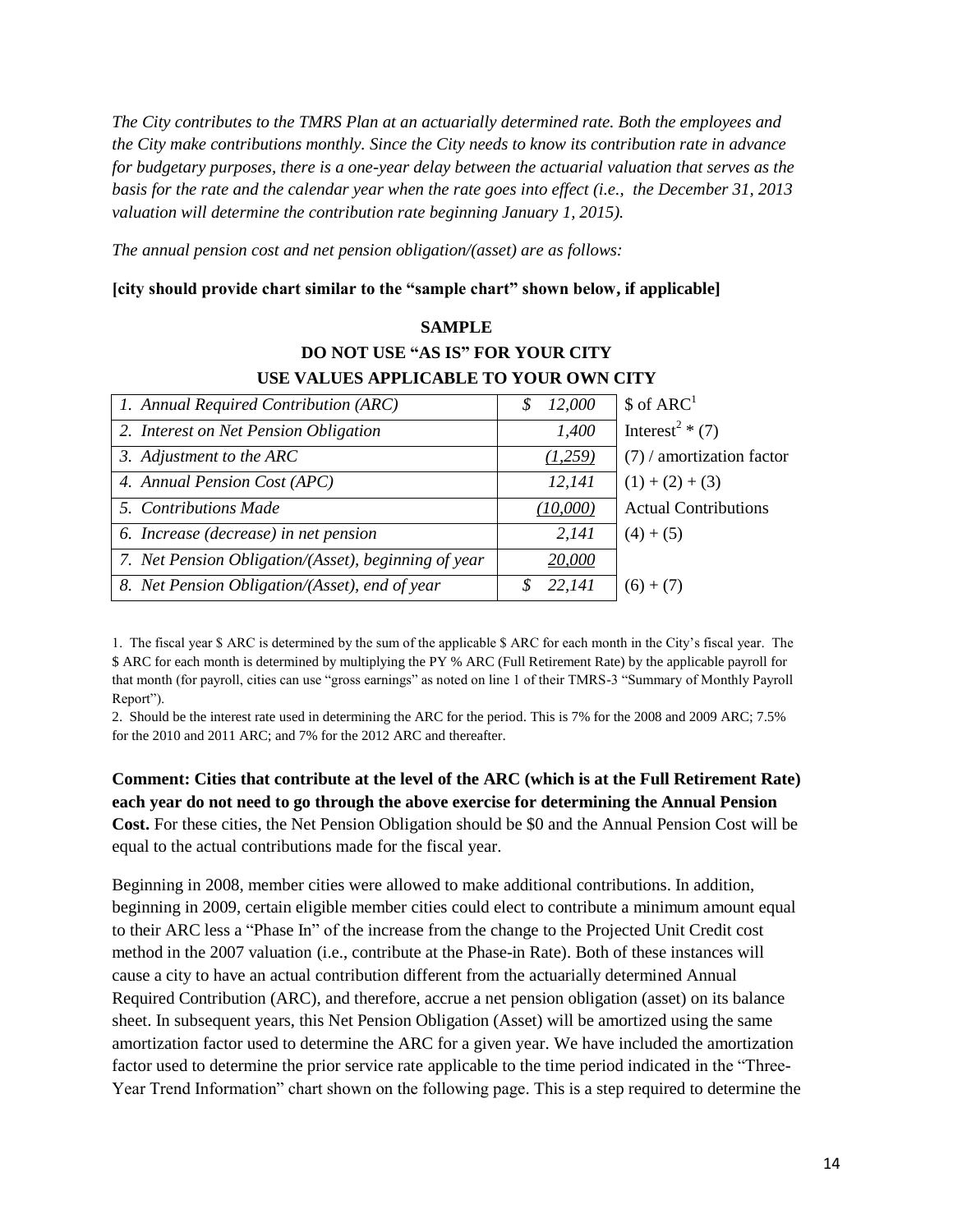Adjustment to the ARC (line 3 in the sample chart above) and ultimately the Annual Pension Cost (line 4 in the sample chart above) as described in GASB Statement No. 27.

The above chart is an example of a schedule to include in your financial statements; we have provided information to the right of the schedule, describing the calculation. Please note, all of the values should be based on your city's fiscal year, not the TMRS plan year. The example above has a Full Rate (ARC) of 12% and made actual contributions equal to 10% (\$10,000 in contributions). There was an NPO of \$20,000 at the beginning of the period with an interest rate of 7.0% and an amortization factor of 15.887.

| <b>Fiscal Year</b><br>Ending | Annual<br><b>Pension</b><br>Cost(APC) | Actual<br><b>Contribution</b><br><b>Made</b> | Percentage<br>$of$ APC<br><b>Contributed</b> | <b>Net Pension</b><br>Obligation/<br>(Asset) | Amortization<br>Factor* | <b>Annual</b><br><b>Required</b><br><b>Contribution</b><br>Rate* |
|------------------------------|---------------------------------------|----------------------------------------------|----------------------------------------------|----------------------------------------------|-------------------------|------------------------------------------------------------------|
|                              |                                       |                                              |                                              |                                              |                         |                                                                  |
| 2011                         | \$                                    | \$                                           | %                                            | \$                                           | 14.500                  | 7.16%                                                            |
| 2012                         | \$                                    | \$                                           | $\%$                                         | \$                                           | 14.679                  | 4.18%                                                            |
| 2013                         | \$                                    | \$                                           | $\%$                                         | \$                                           | 14.244                  | 4.08%                                                            |
| 2014                         | \$                                    | \$                                           | $\%$                                         | \$                                           | 13.793                  | 3.60%                                                            |
| $2015*$                      | \$                                    | \$                                           | $\%$                                         | \$                                           | 17.618                  | 3.71%                                                            |

*Three-Year Trend Information*

\* **Comment:** Neither of the last two columns should be shown in the actual exhibit in the City's disclosure. This is being provided to assist the City in completing the calculation from the prior page. Also, the City is only required to show three years of information; the 2015 row is shown only to provide the City with the applicable amortization factor for determining the Annual Pension Cost.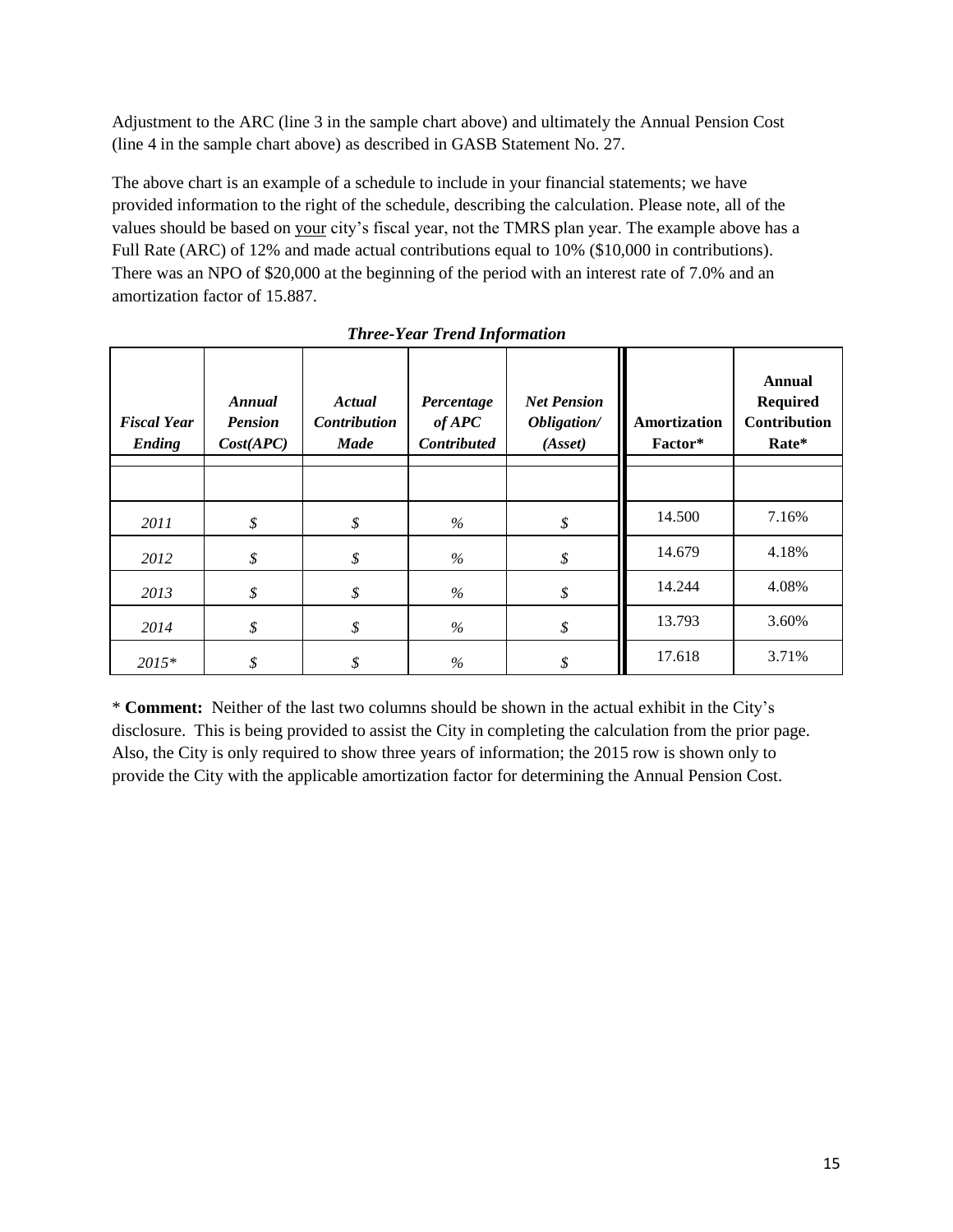*The required contribution rates for fiscal year 2014 were determined as part of the December 31, 2011 and 2012 actuarial valuations. Additional information as of the latest actuarial valuation, December 31, 2013, also follows:*

| <b>Valuation Date</b>                                          | 12/31/2011                        | 12/31/2012                        | 12/31/2013                     |
|----------------------------------------------------------------|-----------------------------------|-----------------------------------|--------------------------------|
| <b>Actuarial Cost Method</b>                                   | Projected Unit Credit             | Projected Unit Credit             | Entry Age Normal               |
| <b>Amortization Method</b>                                     | Level Percent<br>of Payroll       | Level Percent<br>of Payroll       | Level Percent<br>of Payroll    |
| <b>GASB 25 Equivalent Single</b><br><b>Amortization Period</b> | $20.7$ years;<br>closed period    | $19.4$ years;<br>closed period    | $30.0$ years;<br>closed period |
| Amortization Period for new<br>Gains/Losses                    | 19 years                          | 19 years                          | 25 years                       |
| <b>Asset Valuation Method</b>                                  | 10-year Smoothed<br><b>Market</b> | 10-year Smoothed<br><b>Market</b> | 10-year Smoothed<br>Market     |
| <b>Actuarial Assumptions:</b>                                  |                                   |                                   |                                |
| Investment Rate of Return *                                    | 7.0%                              | 7.0%                              | $7.0\%$                        |
| Projected Salary Increases *                                   | Varies by<br>age and service      | Varies by<br>age and service      | Varies by<br>age and service   |
| * Includes Inflation at                                        | 3.00%                             | 3.00%                             | 3.00%                          |
| Cost-of-Living Adjustments                                     | $0.9\%$                           | $0.9\%$                           | $0.9\%$                        |

**Comment:** Cities with a fiscal year ending December 31 (i.e., the calendar year), would indicate that the required contribution for fiscal year 2014 was determined as part of the December 31, 2012 actuarial valuation; as such, the 2011 valuation information shown above would not be included in the disclosure.

*Funded Status and Funding Progress – In October2013, the TMRS Board approved actuarial changes in (a) the funding method from Projected Unit Credit to Entry Age Normal, (b) the post-retirement mortality assumptions used in calculating liabilities and contribution rates and in the development of the Annuity Purchase Rate factors, and (c) the amortization policy. These actuarial changes were effective with the December 31, 2013 actuarial valuation. For a complete description of the new actuarial cost method and assumptions, please see the December 31, 2013 TMRS Comprehensive Annual Financial Report (CAFR).*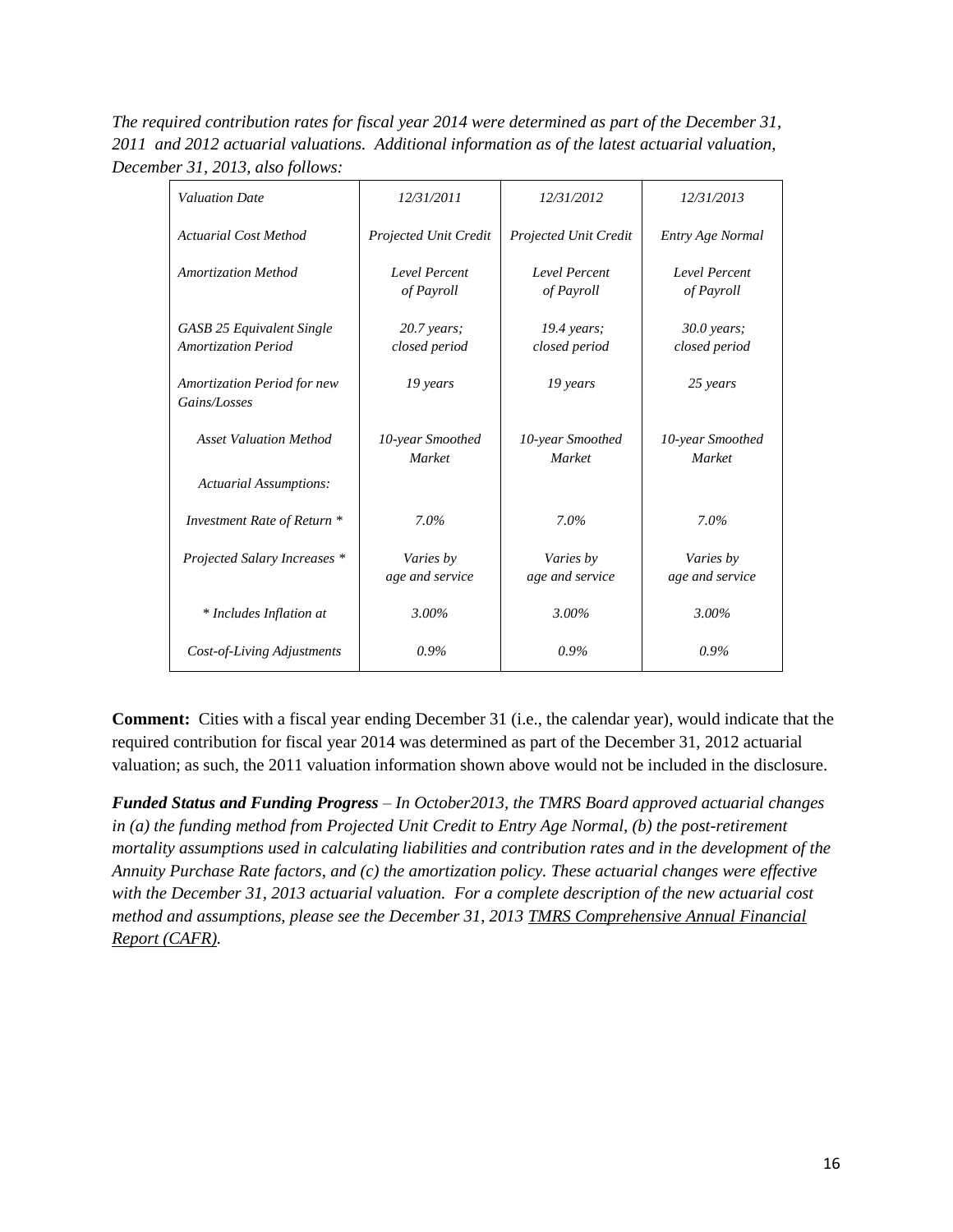*The funded status as of December 31, 2013, the most recent actuarial valuation date, is presented as follows:*

| Actuarial<br>Valuation<br>Date | <b>Actuarial Value</b><br>of Assets | Actuarial<br><b>Accrued Liability</b><br>(AAL) | <b>Funded</b><br>Ratio | Unfunded AAL<br>(UAAL) | Covered<br>Payroll | UAAL as a<br>Percentage<br>of Covered<br>Payroll |
|--------------------------------|-------------------------------------|------------------------------------------------|------------------------|------------------------|--------------------|--------------------------------------------------|
|                                | $\left\langle T\right\rangle$       | (2)                                            | (3)                    | (4)                    |                    | (6)                                              |
|                                |                                     |                                                | 1)/(2)                 | $(2)-(1)$              |                    | (4)/(5)                                          |
| <i>12/31/2013</i>              | \$926,620                           | \$1,020,739                                    | 90.8%                  | \$94,119               | \$580,615          | 16.2%                                            |

*Actuarial valuations involve estimates of the value of reported amounts and assumptions about the probability of events far into the future. Actuarially determined amounts are subject to continual revision as actual results are compared to past expectations and new estimates are made about the future.*

*Actuarial calculations are based on the benefits provided under the terms of the substantive plan in effect at the time of each valuation, and reflect a long-term perspective. Consistent with that perspective, actuarial methods and assumptions used include techniques that are designed to reduce short-term volatility in actuarial accrued liabilities and the actuarial value of assets. The schedule of funding progress, presented as Required Supplementary Information following the notes to the financial statements, presents multi-year trend information about whether the actuarial value of plan assets is increasing or decreasing over time relative to the actuarial accrued liability of benefits.*

# **Required Supplementary Information**

*Texas Municipal Retirement System*

*Schedule of Funding Progress:*

*(unaudited)*

| Actuarial<br>Valuation<br>Date | Actuarial Value<br><i>of Assets</i> | Actuarial<br><b>Accrued Liability</b><br>(AAL) | Funded<br>Ratio | Unfunded AAL<br>(UAAL) | Covered<br>Payroll | UAAL as a<br>Percentage<br>of Covered<br>Payroll |
|--------------------------------|-------------------------------------|------------------------------------------------|-----------------|------------------------|--------------------|--------------------------------------------------|
|                                | $^{(1)}$                            | (2)                                            | (3)             | (4)                    | (5)                | (6)                                              |
|                                |                                     |                                                | (1)/(2)         | $(2) - (1)$            |                    | (4)/(5)                                          |
| 12/31/2011                     | \$804,989                           | \$912.864                                      | $\%$<br>88.2    | \$107,875              | \$475,635          | 22.7 %                                           |
| 12/31/2012                     | 851.075                             | 901,415                                        | 94.4            | 50,340                 | 460.237            | 10.9                                             |
| <i>12/31/2013</i>              | 926,620                             | 1,020,739                                      | 90.8            | 94,119                 | 580,615            | 16.2                                             |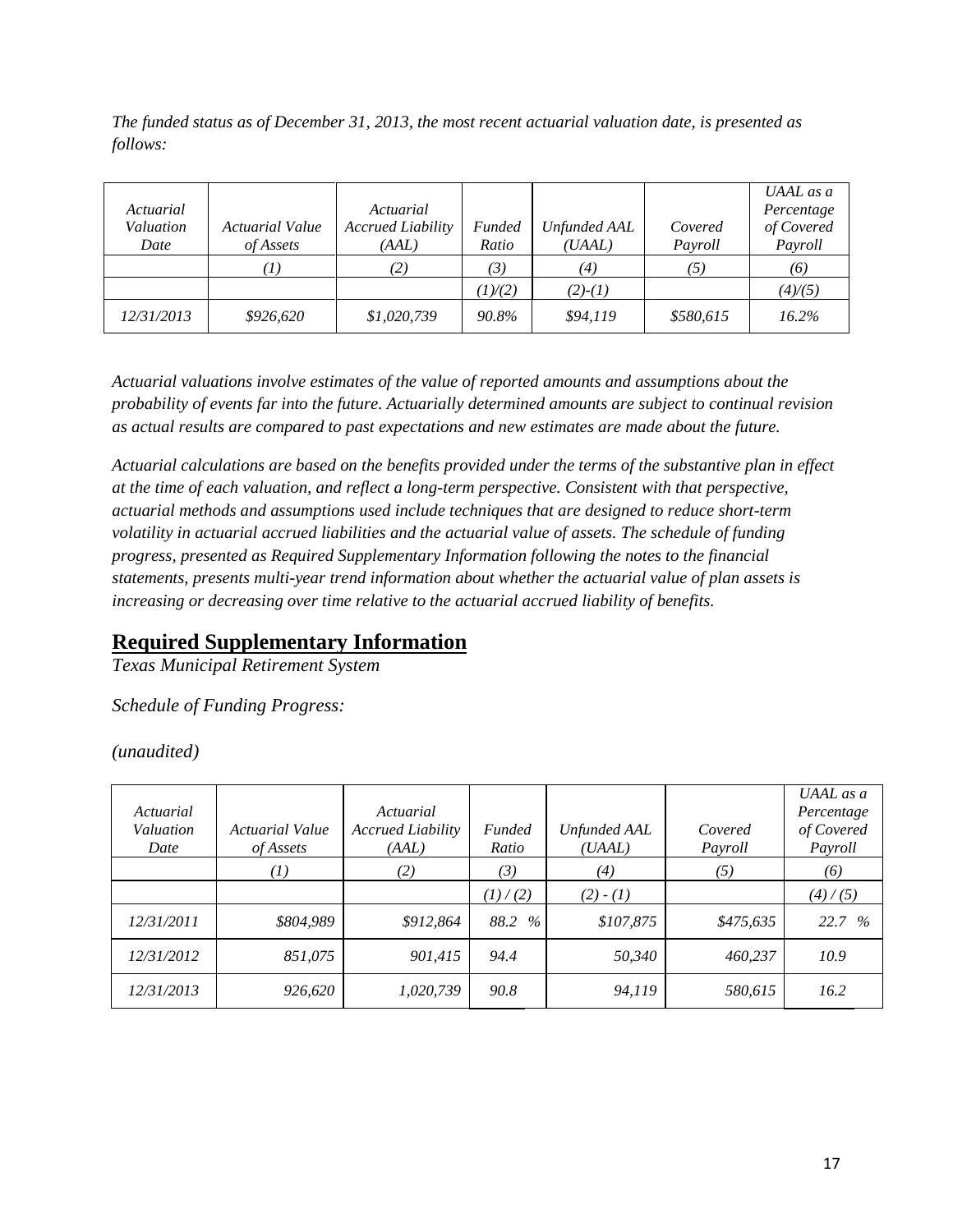# **SUPPLEMENTAL DEATH BENEFITS FUND**

### GASB Statement No. 45:

In addition, GASB Statement No. 45 may be applicable if your city has elected to participate in the Supplemental Death Benefits Fund (SDBF) **for its retirees**. Participating municipalities should comply with the **GASB Statement No. 45** provisions for a **cost-sharing multiple-employer defined benefit healthcare plan.** The GASB statement provides information in paragraph 24 and also an example of the note disclosures in **Illustration 4** (Notes to the Financial Statements for an Employer Contributing to a Cost-Sharing Multiple-Employer Defined Benefit Healthcare Plan). In addition, the participating employer can refer to the footnotes in the TMRS CAFR to obtain a general description of the SDBF.

In making its disclosures, the employer may need to consider its accounting year if the employer's fiscal year is different than TMRS' December 31 plan year (PY) and the valuation period.

### **Notes to Financial Statements:**

*The City also participates in the cost sharing multiple-employer defined benefit group-term life insurance plan operated by the Texas Municipal Retirement System (TMRS) known as the Supplemental Death Benefits Fund (SDBF). The City elected, by ordinance, to provide group-term life insurance coverage to both current and retired employees* **[this sentence should be updated to reflect the City's actual provisions as noted in the chart below**]. *The City may terminate coverage under and discontinue participation in the SDBF by adopting an ordinance before November 1 of any year to be effective the following January 1.*

*The death benefit for active employees provides a lump-sum payment approximately equal to the employee's annual salary (calculated based on the employee's actual earnings, for the 12-month period preceding the month of death); retired employees are insured for \$7,500; this coverage is an "other postemployment benefit," or OPEB.* 

| Your city offers supplemental death to: | Plan Year 2013 | Plan Year 2014 |
|-----------------------------------------|----------------|----------------|
| Active employees (yes or no)            | Yes            | Yes            |
| Retirees (yes or no)                    | Yes            | Yes            |

**Comment:** This chart can be used to complete the footnote information above regarding your city's plan provisions for SDBF.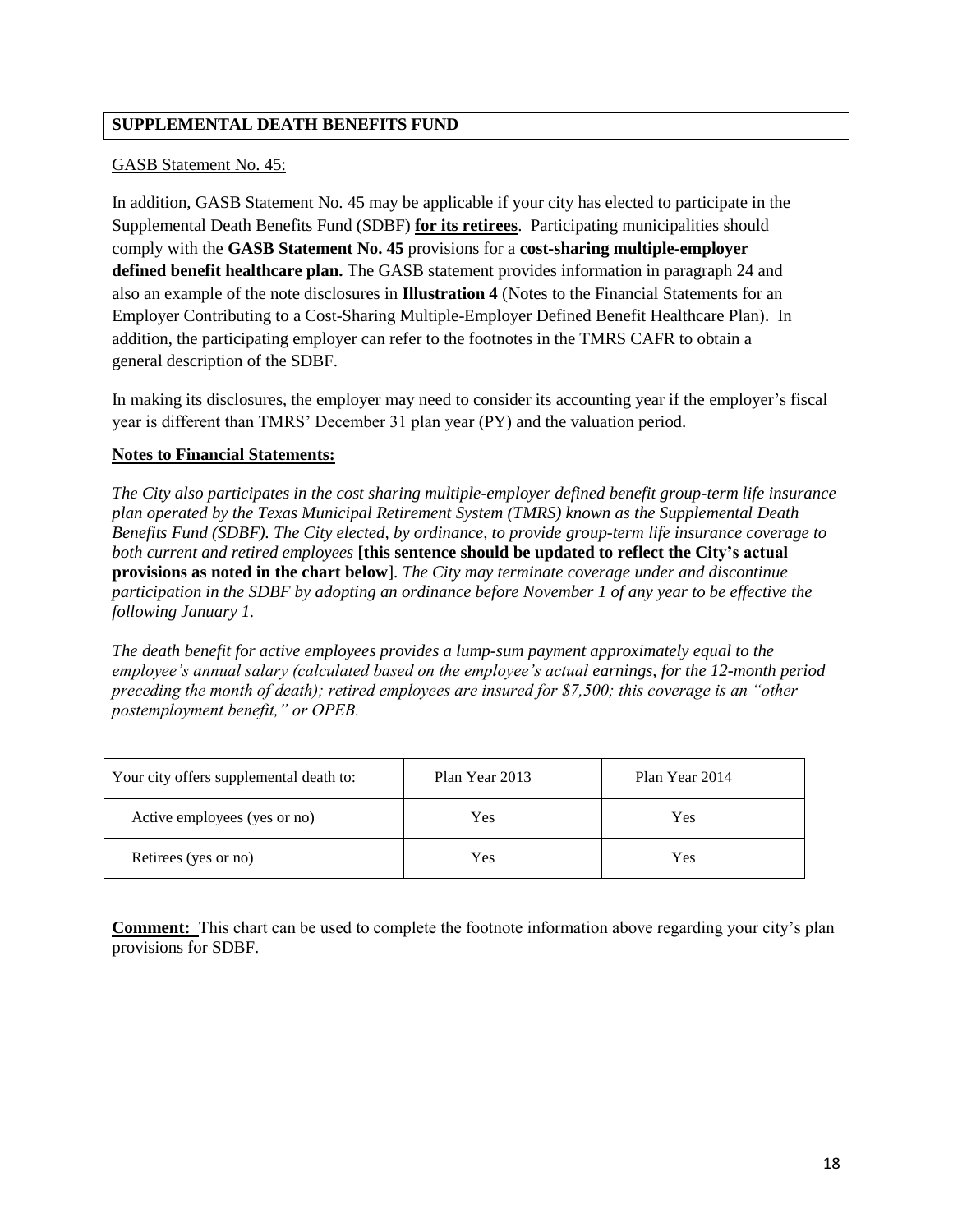### *Contributions*

Note: Your city is only required to disclose participation in the Supplemental Death Benefits Fund for OPEB reporting purposes if you provide this coverage to your retirees.

*The City contributes to the SDBF at a contractually required rate as determined by an annual actuarial valuation. The rate is equal to the cost of providing one-year term life insurance. The funding policy for the SDBF program is to assure that adequate resources are available to meet all death benefit payments for the upcoming year; the intent is not to pre-fund retiree term life insurance during employees' entire careers.*

*The City's contributions to the TMRS SDBF for the years ended 2014, 2013 and 2012 were \$\_\_\_\_, \$\_\_\_\_\_ and \$\_\_\_\_\_\_, respectively, which equaled the required contributions each year.*

#### *Schedule of Contribution Rates:*

#### *(RETIREE-only portion of the rate)*

| Plan/<br>Calendar<br>Year | <b>Annual Required</b><br><b>Contribution</b><br>(Rate) | <b>Actual Contribution Made</b><br>(Rate) | Percentage of<br>$\boldsymbol{ARC}$<br><b>Contributed</b> |
|---------------------------|---------------------------------------------------------|-------------------------------------------|-----------------------------------------------------------|
| 2011                      | 0.20%                                                   | 0.20%                                     | $100.0\%$                                                 |
| 2012                      | 0.15%                                                   | 0.15%                                     | 100.0%                                                    |
| 2013                      | 0.16%                                                   | 0.16%                                     | 100.0%                                                    |
| 2014                      | $0.11\%$                                                | (city to provide)                         | (city to provide)                                         |
| 2015                      | $0.10\%$                                                | (city to provide)                         | (city to provide)                                         |

**Comment:** Your city can disclose the ARC in dollars (as noted in the sentence above) or in a chart similar to that shown above. In addition, the City is only required to show three years of information; additional years have been provided for informational purposes only.

Remember, the disclosure should state the contributions for the City's respective fiscal year. As in the pension disclosure, the City can determine the \$ contributions made each month by multiplying its monthly payroll by the retiree-portion SDBF rate noted above (payroll can be obtained from line 1 of the TMRS-3 report). Cities should also note that TMRS only allowed a Phase-in Rate for the pension contributions; all contributions to the SDBF are paid at the stated % rate above, and as such, the % of ARC contributed will always be 100%.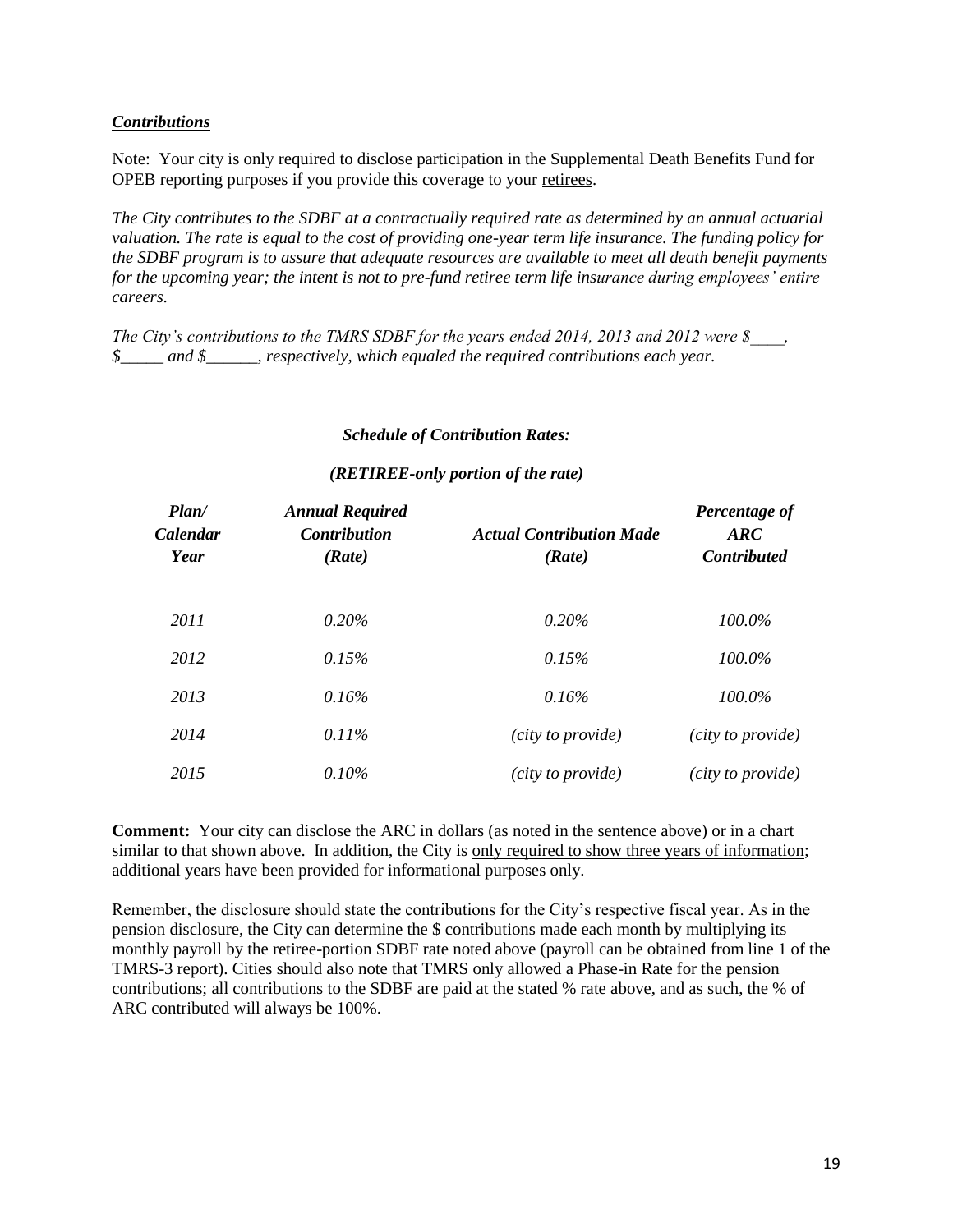# **Phase-in Rates**

After the change in TMRS' actuarial cost method and assumptions as of the December 31, 2007 actuarial valuation, any city that experienced an increase of 0.50% or more due to actuarial assumption or method changes was given the option to phase in the higher rate over an eight-year period beginning January 1, 2009. Calendar year 2015 is the final year in which a city may have a phase-in rate resulting from the 2007 actuarial changes.

At the October 2013 meeting, the TMRS Board of Trustees approved a "package" of actuarial changes to be first reflected in the December 31, 2013 actuarial valuation (see the Actuarial Changes section for details). Even though these actuarial changes were adopted as a package in an effort to minimize the impact on contribution rates, some cities' contribution rates increased as a result of these changes (see the line for Actuarial Changes in the Reconciliation of Full Retirement Rate section). Any city that experienced an increase of 0.50% or more due to the 2013 actuarial changes will be given the option to phase in 0.50% per year until the full retirement rate is reached.

Your city is eligible for a contribution rate phase-in due to one or both of the phase-in options discussed above. If the contribution rate increase due to the 2013 actuarial changes is less than 0.5%, then the 2007 phase-in balance is applicable. On the other hand, if the contribution rate increase due to the 2013 actuarial changes is 0.5% or more, then a new phase-in balance is established equal to the sum of the 2013 actuarial changes rate increase and the remaining 2007 phase-in balance, if any.

# **What rate should my city pay?**

Your city must contribute at least the Phase-in Rate and should consider paying more than this amount.

# **Can my city contribute more than the Phase-in Rate?**

You may contribute at any rate you choose, but you must contribute at least the Phase-in Rate. Your city may choose to pay (1) the Full Rate, (2) a rate between the Phase-in Rate and the Full Rate, or (3) a rate above the Full Rate. The TMRS Act was amended effective January 1, 2008 to allow cities to make additional contributions to TMRS.

# **What is the impact of paying the Phase-in Rate or a rate below the Full Rate?**

Each year that the actual contribution rate is less than the Full Rate, the difference generates an actuarial loss in the following year's actuarial valuation, which must be amortized as part of the UAAL by an increase in the Prior Service Rate. All other things being equal, the Full Rate for each successive year of the phase-in period will reflect the cumulative increases in the Prior Service Rate from all prior years. Cities that pay the Phase-in Rate or any rate less than the Full Rate are also likely to see their funding ratio decline or increase at a slower rate each year.